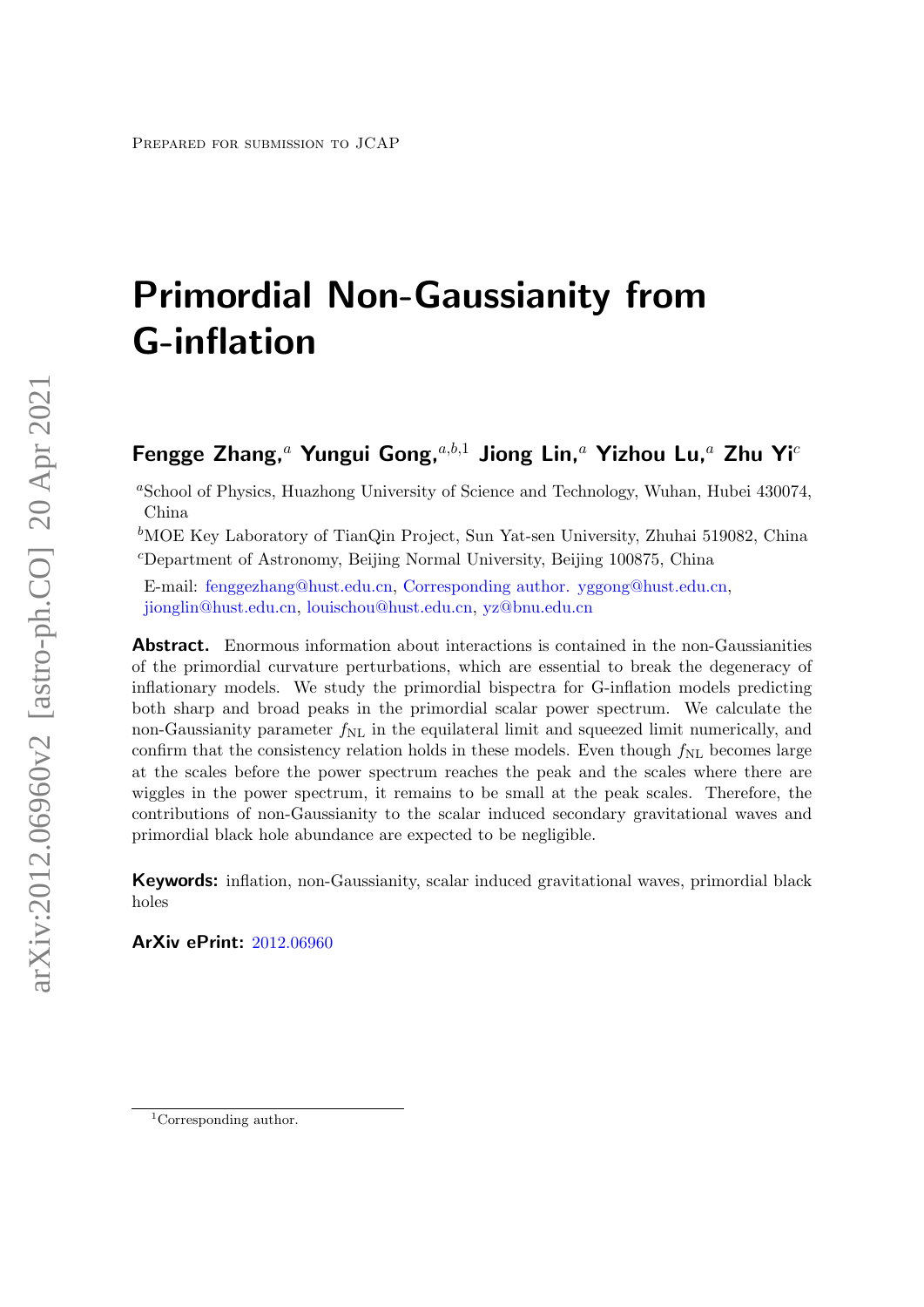# Contents

| 1 Introduction                           |                         |
|------------------------------------------|-------------------------|
| 2 Non-Gaussianity from G-inflation       | $\overline{\mathbf{2}}$ |
| 2.1 Non-Gaussianity and G-inflation      | $\overline{2}$          |
| 2.2 G-inflation with power-law potential | 5                       |
| 2.3 G-inflation with Higgs field         | 7                       |
| 3 Conclusion                             |                         |

#### <span id="page-1-0"></span>1 Introduction

Inflation solves the standard cosmological problems such as the flatness, horizon and monopole problems  $[1-7]$  $[1-7]$ , and quantum fluctuations of the inflaton during inflation seed the large-scale structure formation and leave imprints on the cosmic microwave background which can be tested by observations [\[8–](#page-10-2)[13\]](#page-11-0). The Planck 2018 constraints on the amplitude  $A_{\zeta}$  and the spectral index  $n_s$  of the power spectrum of the primordial curvature perturbations  $\zeta$  are  $ln[10^{10}A_C] = 3.044 \pm 0.014$  and  $n_s = 0.9649 \pm 0.0042$  [\[12\]](#page-10-3), and the non-detection of primordial gravitational waves limits the tensor-to-scalar ratio to be  $r_{0.05} < 0.06$  (95% C.L.) [\[12,](#page-10-3) [14\]](#page-11-1).

Since two-point correlation functions describe freely propagating particles in cosmological background, so the information drawn from the power spectra, the Fourier transforms of the two-point correlation functions is limited [\[15–](#page-11-2)[17\]](#page-11-3). To obtain information about interactions and to break the degeneracy of inflationary models, higher order correlation functions, i.e. the non-Gaussianities of the primordial curvature perturbations need to be considered [\[18](#page-11-4)[–29\]](#page-11-5). While we need only the quadratic action to calculate the two-point correlation functions, we need at least cubic-order action to include interaction terms which are responsible for three-point and higher-order correlation functions. For canonical single field inflation under slow-roll conditions, the non-Gaussianity is negligible [\[21\]](#page-11-6). If a significant non-Gaussianity is observed, then the class of canonical single field slow-roll inflationary models can be ruled out. The Planck 2018 constraints on the non-Gaussianity parameter are  $f_{\text{NL}}^{\text{local}} = -0.9 \pm 5.1$ ,  $f_{\text{NL}}^{\text{equil}} = -26 \pm 47$  and  $f_{\text{NL}}^{\text{ortho}} = -38 \pm 24$  at the pivotal scale  $k_* = 0.05 \text{ Mpc}^{-1}$  [\[30\]](#page-11-7).

To get large non-Gaussianities, we need to consider inflationary models with noncanonical fields, or models violating the slow-roll conditions. An interesting class of models with the enhancement of the power spectrum of primordial curvature perturbations at small scales attracted a lot of attentions recently [\[31–](#page-11-8)[61\]](#page-13-0). With the enhancement of the power spectrum at small scales, significant abundances of primordial black holes (PBHs) which may be the candidate of dark matter (DM) can be produced when the perturbations reenter the horizon during radiation domination  $[62–74]$  $[62–74]$ , accompanied by the generation of scalar induced secondary gravitational waves (SIGWs) which consist of the stochastic gravitationalwave background [\[75–](#page-14-1)[105\]](#page-15-0). The observations of both PBH DM and SIGWs can be used to test the models. One particular class of models is G-inflation model [\[106,](#page-15-1) [107\]](#page-15-2) with a peak function in the non-canonical kinetic term [\[53](#page-12-0)[–56\]](#page-13-2). The model can generate both sharp and broad peaks in the power spectrum without much fine-tuning of the model parameters. To enhance the power spectrum at small scales and produce abundant PBH DM and observational SIGWs, the violation of slow-roll conditions is inevitable. Therefore, the primordial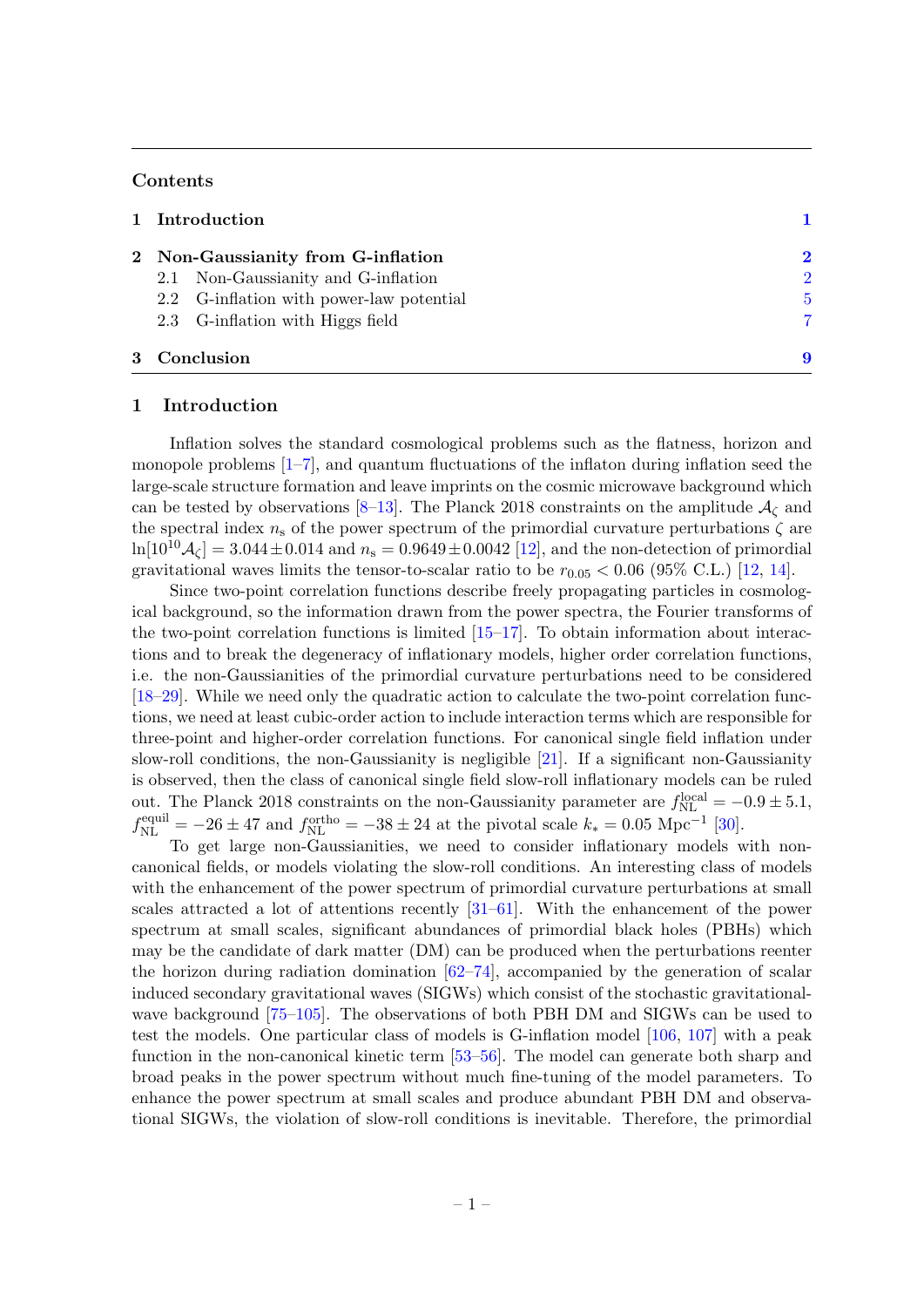non-Gaussianity in the models may possess different features which can be taken as a useful tool to discriminate them, and large non-Gaussianities may arise at small scales. Then the impact of large non-Gaussianities on the abundance of PBHs and the power spectrum of SIGWs needs to be accounted for.

Based on this motivation, we study the primordial non-Gussianities from the G-inflation model. The bispectra, the Fourier transforms of three-point correlation functions  $\langle \zeta \zeta \zeta \rangle$  of the curvature perturbations, represent the lowest order statistics able to distinguish non-Gaussian from Gaussian perturbations [\[16\]](#page-11-9). We numerically compute the bispectra and the relevant non-Gaussianity parameter  $f_{\text{NL}}(k_1, k_2, k_3)$  in the equilateral limit  $k_1 = k_2 = k_3$ , and the squeezed limit  $k_3 \ll k_1 = k_2$ . In the squeezed limit, the bispectrum is related to the power spectrum by the consistency relation [\[21,](#page-11-6) [22\]](#page-11-10) for single field inflation, no matter whether the slow-roll conditions are violated or not. It can be taken as a check of our numerical computation.

This paper is organized as follows. In section II, we briefly review the calculation of non-Gaussianity first, then we present our results. We also discuss the effects of non-Gaussianities on the SIGWs and PBHs. The conclusions are drawn in section III.

### <span id="page-2-0"></span>2 Non-Gaussianity from G-inflation

The non-Gaussianity is negligible for a canonical single field inflation under slow-roll conditions [\[15,](#page-11-2) [16,](#page-11-9) [21\]](#page-11-6). To get a large non-Gaussianity, a natural and feasible way is to break the slow roll conditions. In this section, we study the non-Gaussianity from a class of generalized G-inflation models with a peak function in the non-canonical kinetic term.

#### <span id="page-2-1"></span>2.1 Non-Gaussianity and G-inflation

The action of G-inflation model with a non-canonical kinetic term is [\[53–](#page-12-0)[55\]](#page-13-3)

<span id="page-2-2"></span>
$$
S = \int d^4x \sqrt{-g} \left[ \frac{R}{2} + [1 + G(\phi)]X - V(\phi) \right],
$$
 (2.1)

where  $X = -\nabla_{\mu}\phi\nabla^{\mu}\phi/2$ ,  $G(\phi)$  is a general function with a peak,  $V(\phi)$  is the inflationary potential and we choose  $8\pi G = 1$ . The non-canonical term  $G(\phi)$  appears in Brans-Dicke theory of gravity, k-inflation and G-inflation.

From the action  $(2.1)$ , we get the background equations

$$
3H^2 = \frac{1}{2}\dot{\phi}^2 + V(\phi) + \frac{1}{2}\dot{\phi}^2 G(\phi),\tag{2.2}
$$

<span id="page-2-4"></span><span id="page-2-3"></span>
$$
\dot{H} = -\frac{1}{2} [1 + G(\phi)] \dot{\phi}^2,\tag{2.3}
$$

$$
\ddot{\phi} + 3H\dot{\phi} + \frac{V_{\phi} + \dot{\phi}^2 G_{\phi}/2}{1 + G(\phi)} = 0,
$$
\n(2.4)

where the Hubble parameter  $H = \dot{a}/a$ ,  $G_{\phi} = dG(\phi)/d\phi$  and  $V_{\phi} = dV/d\phi$ .

Perturbing the action  $(2.1)$  to the second order, we get the quadratic action that determines the evolution of comoving curvature perturbation  $\zeta$ 

$$
S_2 = \frac{1}{2} \int d\tau d^3 x z^2 \left[ \left( \zeta' \right)^2 - (\partial \zeta)^2 \right],\tag{2.5}
$$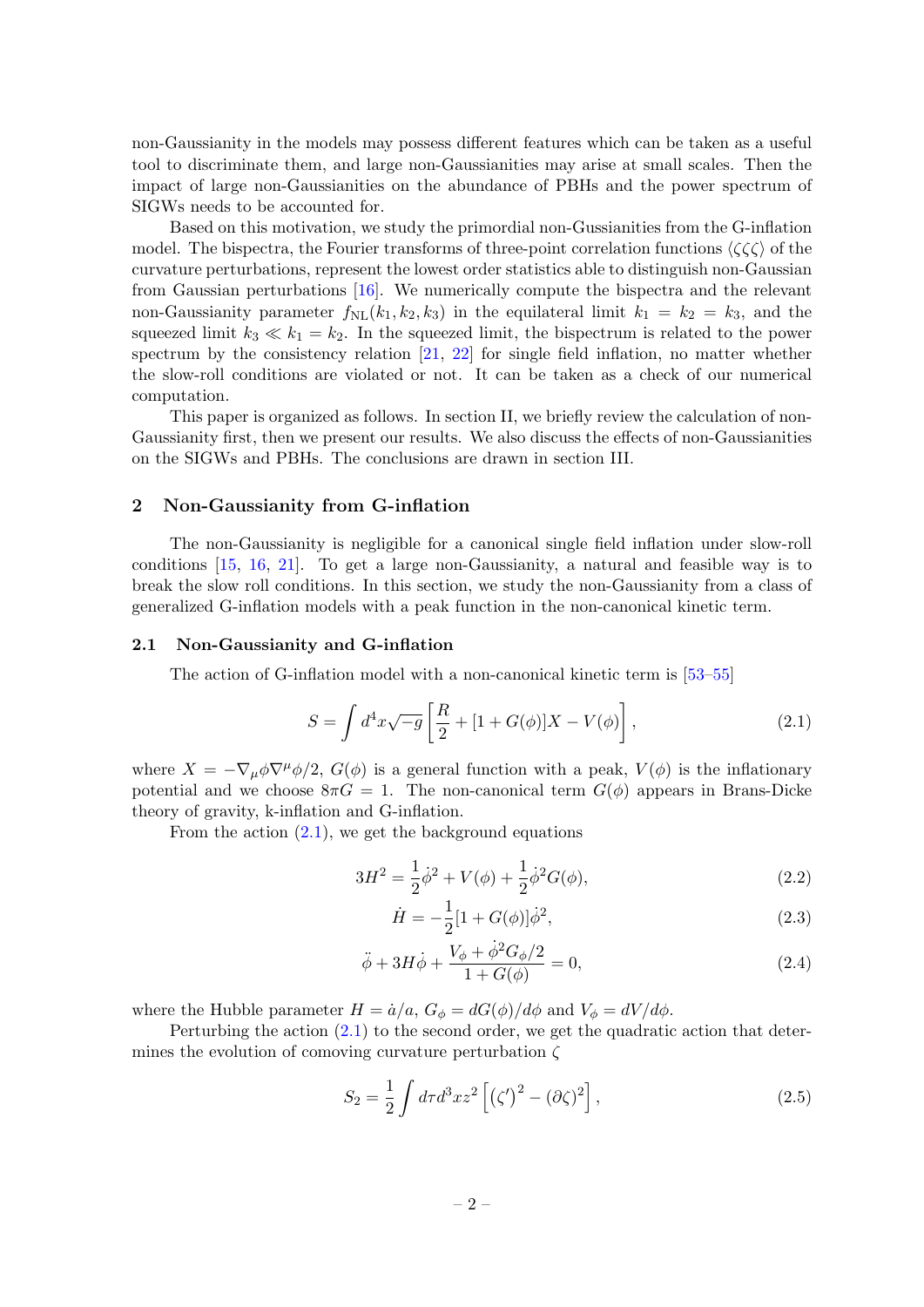where  $z^2 = 2a^2\epsilon$ , the prime denotes the derivative with respect to the conformal time  $\tau$ ,  $d\tau = a(t)dt$  and the slow-roll parameters  $\epsilon$  and  $\eta$  are

$$
\epsilon = -\frac{\dot{H}}{H^2}, \ \eta = \frac{\dot{\epsilon}}{H\epsilon}.
$$
\n(2.6)

Varying the quadratic action with respect to  $\zeta$ , we obtain the Mukhanov-Sasaki equation [\[108,](#page-15-3) [109\]](#page-15-4)

<span id="page-3-0"></span>
$$
\zeta_k'' + 2\frac{z'}{z}\zeta_k' + k^2\zeta_k = 0.
$$
\n(2.7)

Solving the above Mukhanov-Sasaki equation [\(2.7\)](#page-3-0), we can calculate the two-point correlation function and the power spectrum as follows

$$
\langle \hat{\zeta}_{\mathbf{k}} \hat{\zeta}_{\mathbf{k'}} \rangle = (2\pi)^3 \delta^3 \left( \mathbf{k} + \mathbf{k'} \right) |\zeta_k|^2
$$
  
= 
$$
(2\pi)^3 \delta^3 \left( \mathbf{k} + \mathbf{k'} \right) P_{\zeta} (k),
$$
 (2.8)

where the mode function  $\zeta_k$  is the solution to Eq. [\(2.7\)](#page-3-0),  $\hat{\zeta}_k$  is the quantum field of the curvature perturbation, the vacuum is chosen to be Bunch-Davies vacuum and the power spectrum is evaluated at late times when relevant modes are frozen. The dimensionless scalar power spectrum and the scalar power index are defined as

$$
\Delta_{\zeta}^{2} = \frac{k^{3}}{2\pi^{2}} P_{\zeta}(k) ,
$$
\n(2.9)

$$
n_{\rm s}(k) - 1 = \frac{d \ln \Delta_{\zeta}^2}{d \ln k}.
$$
\n(2.10)

The bispectrum  $B_{\zeta}$  is related with the three-point function as [\[110,](#page-15-5) [111\]](#page-15-6)

$$
\left\langle \hat{\zeta}_{\mathbf{k}_1} \hat{\zeta}_{\mathbf{k}_2} \hat{\zeta}_{\mathbf{k}_3} \right\rangle = (2\pi)^3 \delta^3 \left( \mathbf{k}_1 + \mathbf{k}_2 + \mathbf{k}_3 \right) B_{\zeta} \left( k_1, k_2, k_3 \right), \tag{2.11}
$$

where the bispectrum  $B_{\zeta}(k_1, k_2, k_3)$  is [\[112](#page-15-7)[–114\]](#page-16-0)

<span id="page-3-1"></span>
$$
B_{\zeta}(k_1, k_2, k_3) = \Sigma_{i=1}^{10} B_{\zeta}^i(k_1, k_2, k_3), \qquad (2.12)
$$

<span id="page-3-2"></span>
$$
B_{\zeta}^{1}(k_{1},k_{2},k_{3}) = -4 \operatorname{Im} \left[ \zeta_{k_{1}}(\tau_{*}) \zeta_{k_{2}}(\tau_{*}) \zeta_{k_{3}}(\tau_{*}) \int_{\tau_{i}}^{\tau_{*}} d\tau a^{2} \epsilon^{2} \left\{ \zeta_{k_{1}}^{*}(\tau) \zeta_{k_{2}}^{'*}(\tau) \zeta_{k_{3}}^{'*}(\tau) + \text{perm} \right\} \right],
$$
\n(2.13)

$$
B_{\zeta}^{2}(k_{1}, k_{2}, k_{3}) = 2 \operatorname{Im} \left[ \zeta_{k_{1}}(\tau_{*}) \zeta_{k_{2}}(\tau_{*}) \zeta_{k_{3}}(\tau_{*}) - \int_{\tau_{i}}^{\tau_{*}} d\tau a^{2} \epsilon^{2} \left\{ (k_{1}^{2} - k_{2}^{2} - k_{3}^{2}) \zeta_{k_{1}}^{*}(\tau) \zeta_{k_{2}}^{*}(\tau) \zeta_{k_{3}}^{*}(\tau) + \operatorname{perm} \right\} \right],
$$
\n(2.14)

$$
B_{\zeta}^{3}(k_{1},k_{2},k_{3}) = 2 \operatorname{Im} \left[ \zeta_{k_{1}}(\tau_{*}) \zeta_{k_{2}}(\tau_{*}) \zeta_{k_{3}}(\tau_{*}) \right]
$$

$$
\int_{\tau_{i}}^{\tau_{*}} d\tau a^{2} \epsilon^{2} \left\{ \left( \frac{k_{2}^{2} - k_{1}^{2} - k_{3}^{2}}{k_{1}^{2}} + \frac{k_{1}^{2} - k_{2}^{2} - k_{3}^{2}}{k_{2}^{2}} \right) \zeta_{k_{1}}'(\tau) \zeta_{k_{2}}'(\tau) \zeta_{k_{3}}^{*}(\tau) + \operatorname{perm} \right\} \right],
$$
(2.15)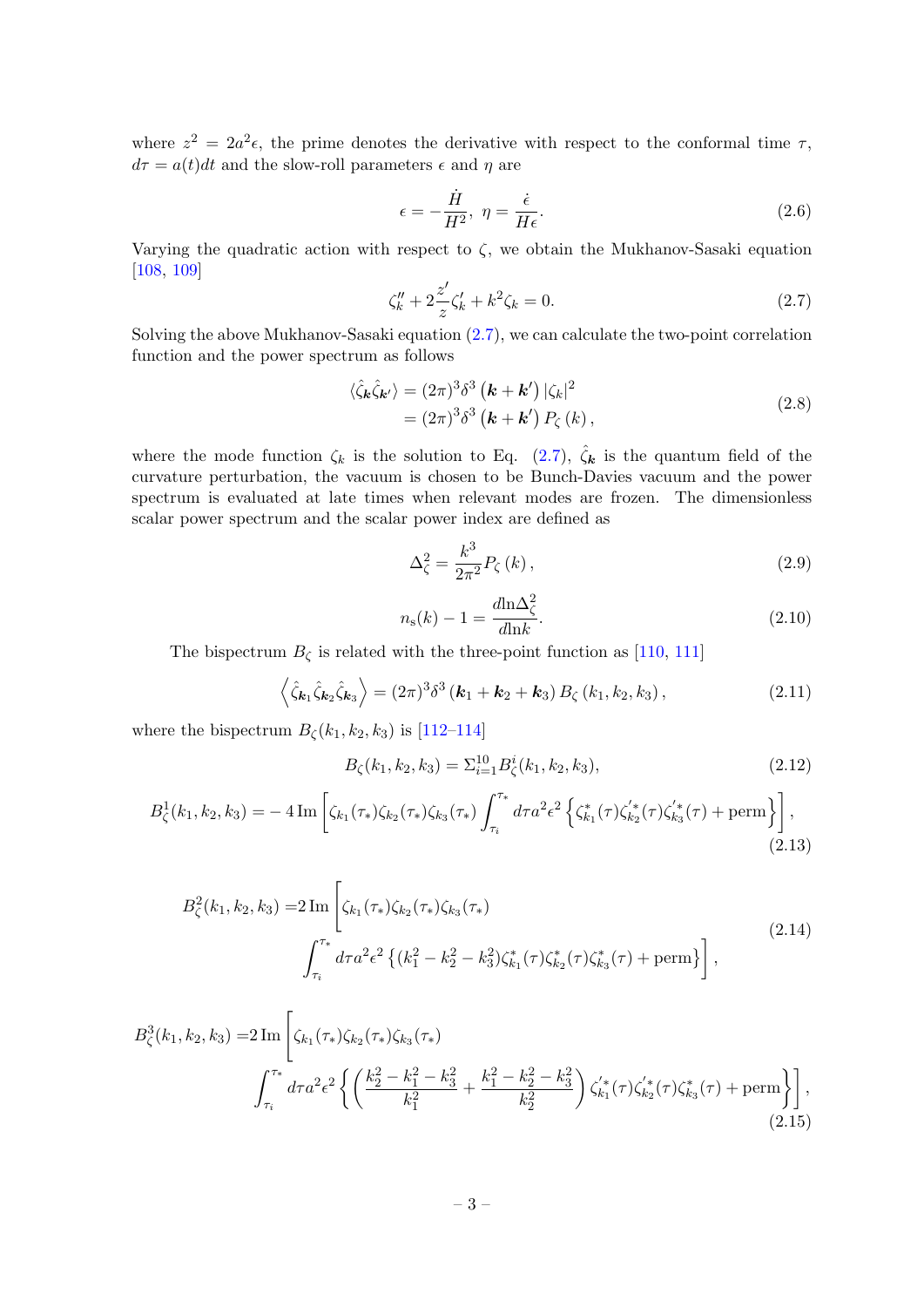$$
B_{\zeta}^{4}(k_{1},k_{2},k_{3}) = -2 \operatorname{Im} \left[ \zeta_{k_{1}}(\tau_{*}) \zeta_{k_{2}}(\tau_{*}) \zeta_{k_{3}}(\tau_{*}) \int_{\tau_{i}}^{\tau_{*}} d\tau a^{2} \epsilon \eta' \left\{ \zeta_{k_{1}}^{*}(\tau) \zeta_{k_{2}}^{*}(\tau) \zeta_{k_{3}}^{'}(\tau) + \text{perm} \right\} \right],
$$
\n(2.16)

$$
B_{\zeta}^{5}(k_{1},k_{2},k_{3}) = -\frac{1}{2} \operatorname{Im} \left[ \zeta_{k_{1}}(\tau_{*})\zeta_{k_{2}}(\tau_{*})\zeta_{k_{3}}(\tau_{*}) \right]
$$

$$
\int_{\tau_{i}}^{\tau_{*}} d\tau a^{2} \epsilon^{3} \left\{ \left( \frac{k_{2}^{2} - k_{1}^{2} - k_{3}^{2}}{k_{1}^{2}} + \frac{k_{1}^{2} - k_{2}^{2} - k_{3}^{2}}{k_{2}^{2}} \right) \zeta_{k_{1}}'(\tau) \zeta_{k_{2}}'(\tau) \zeta_{k_{3}}^{*}(\tau) + \operatorname{perm} \right\} \right],
$$
(2.17)

$$
B_{\zeta}^{6}(k_{1},k_{2},k_{3}) = -\frac{1}{2} \operatorname{Im} \left[ \zeta_{k_{1}}(\tau_{*}) \zeta_{k_{2}}(\tau_{*}) \zeta_{k_{3}}(\tau_{*}) - \int_{\tau_{i}}^{\tau_{*}} d\tau a^{2} \epsilon^{3} \left\{ \frac{k_{3}^{2} \left(k_{3}^{2} - k_{1}^{2} - k_{2}^{2}\right)}{k_{1}^{2} k_{2}^{2}} \zeta_{k_{1}}'(\tau) \zeta_{k_{2}}'(\tau) \zeta_{k_{3}}'(\tau) + \operatorname{perm} \right\} \right],
$$
\n(2.18)

$$
B_{\zeta}^{7}(k_{1},k_{2},k_{3}) = 2 \operatorname{Im} \left[ \zeta_{k_{1}}(\tau_{*}) \zeta_{k_{2}}(\tau_{*}) \zeta_{k_{3}}(\tau_{*}) \left( a^{2} \epsilon \eta \zeta_{k_{1}}^{*}(\tau) \zeta_{k_{2}}^{*}(\tau) \zeta_{k_{3}}'^{*}(\tau) + \operatorname{perm} \right) \right] \Big|_{\tau_{i}}^{\tau_{*}}, \quad (2.19)
$$

$$
B_{\zeta}^{8}(k_{1}, k_{2}, k_{3}) = 2 \operatorname{Im} \left[ \zeta_{k_{1}}(\tau_{*}) \zeta_{k_{2}}(\tau_{*}) \zeta_{k_{3}}(\tau_{*}) \times \left( \frac{a}{H} \zeta_{k_{1}}^{*}(\tau) \zeta_{k_{2}}^{*}(\tau) \zeta_{k_{3}}^{*}(\tau) \right) \times \left\{ 54(aH)^{2} + 2(1 - \epsilon)(\mathbf{k}_{1} \cdot \mathbf{k}_{2} + \operatorname{perm}) + \frac{1}{2(aH)^{2}} \left[ (\mathbf{k}_{1} \cdot \mathbf{k}_{2}) k_{3}^{2} + \operatorname{perm} \right] \right\} \Bigg]_{\tau_{i}}^{\tau_{*}}, \qquad (2.20)
$$

$$
B_{\zeta}^{9}(k_{1},k_{2},k_{3}) = -\operatorname{Im}\left[\zeta_{k_{1}}(\tau_{*})\zeta_{k_{2}}(\tau_{*})\zeta_{k_{3}}(\tau_{*})\left\{\frac{\epsilon}{H^{2}}\zeta_{k_{1}}^{*}(\tau)\zeta_{k_{2}}^{*}(\tau)\zeta_{k_{3}}^{*}(\tau)\right.\right.\left[k_{1}^{2} + k_{2}^{2} - \left(\frac{k_{1} \cdot k_{3}}{k_{3}}\right)^{2} - \left(\frac{k_{2} \cdot k_{3}}{k_{3}}\right)^{2}\right] + \operatorname{perm}\left\{\right]\right]_{\tau_{i}}^{\tau_{*}},
$$
\n(2.21)

$$
B_{\zeta}^{10}(k_1, k_2, k_3) = 2 \operatorname{Im} \left[ \zeta_{k_1}(\tau_*) \zeta_{k_2}(\tau_*) \zeta_{k_3}(\tau_*) \right] \times \left\{ \frac{a\epsilon}{H} \zeta_{k_1}^*(\tau) \zeta_{k_2}^*(\tau) \zeta_{k_3}^*(\tau) \left[ 2 - \epsilon + \epsilon \left( \frac{k_2 \cdot k_3}{k_2 k_3} \right)^2 \right] + \operatorname{perm} \right\} \right] \Big|_{\tau_i}^{\tau_*}, \tag{2.22}
$$

 $\tau_*$  is a sufficient late time when all relevant modes have been frozen and  $\tau_i$  is an early time when the plane wave initial conditions are imposed on the modes. Because the modes oscillate rapidly well inside the horizon, its averaged contribution is negligible. However, in numerical computation, the choice of  $\tau_i$  brings considerable uncertainty in the integral. Following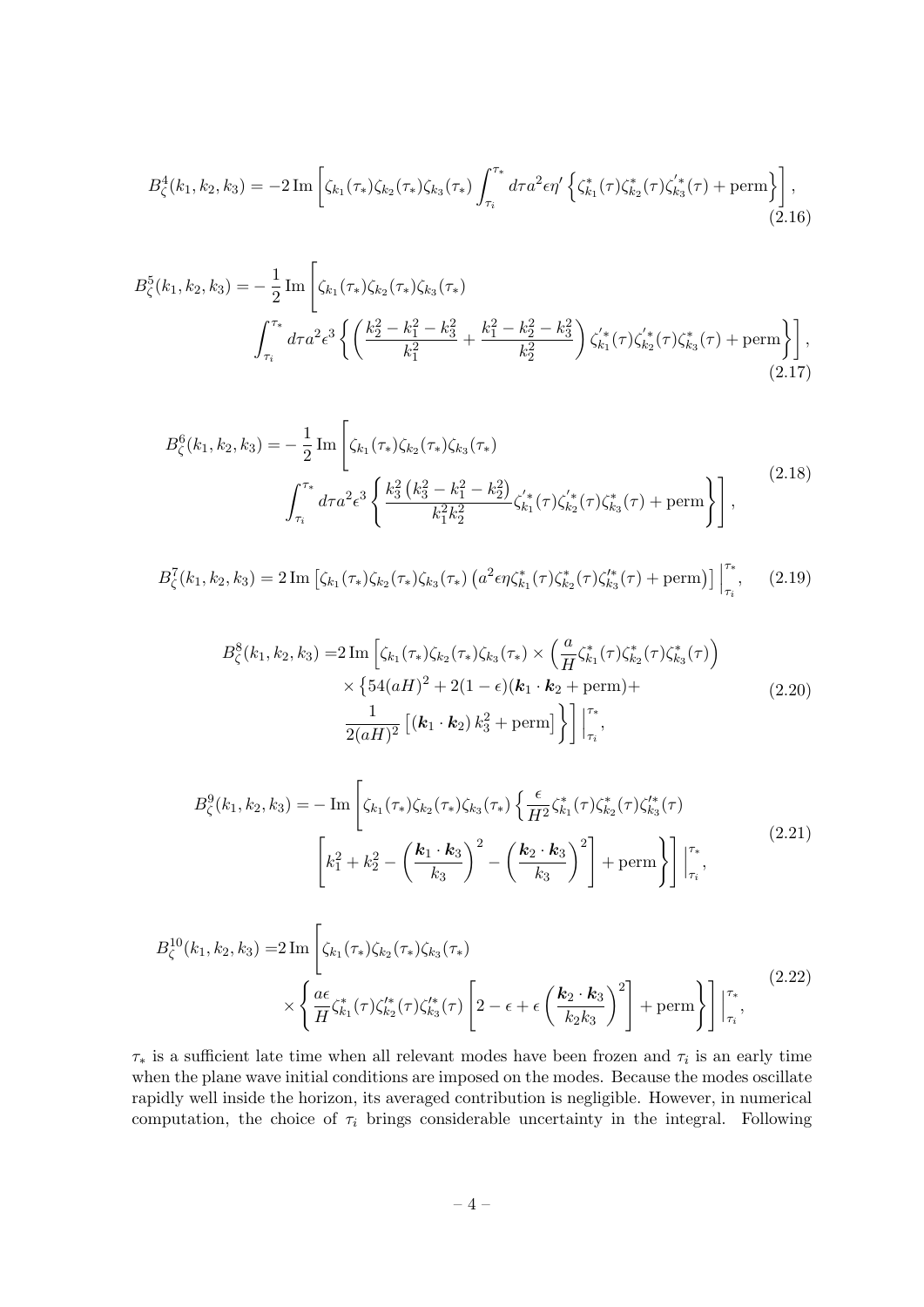Refs. [\[115,](#page-16-1) [116\]](#page-16-2), we introduce a cutoff  $e^{\lambda k_m(\tau-\tau_0)}$  in the integral to damp out the oscillatory contributions from very early times, where  $k_m$  is the largest of the three modes,  $\tau_0$  is a time several e-folds before  $\tau_c$  when the  $k_m$  mode crosses the horizon and  $\lambda$  serves to determine to what extent the integral will be suppressed. Besides,  $\lambda$  should satisfy  $|\lambda k_m \tau_i| \gg 1$  and  $|\lambda k_m \tau_c| \ll 1$  in order not to suppress the contribution from interactions. The existence of this cutoff also makes the result insensitive to the lower limit of the integration  $\tau_i$  as long as the initial conditions are satisfied.

With the result of the bispectrum  $(2.12)$ , the non-Gaussianity parameter  $f_{NL}$  is defined as [\[24,](#page-11-11) [110\]](#page-15-5)

<span id="page-5-3"></span>
$$
f_{\rm NL}(k_1, k_2, k_3) = \frac{5}{6} \frac{B_{\zeta}(k_1, k_2, k_3)}{P_{\zeta}(k_1)P_{\zeta}(k_2) + P_{\zeta}(k_2)P_{\zeta}(k_3) + P_{\zeta}(k_3)P_{\zeta}(k_1)}.
$$
(2.23)

#### <span id="page-5-0"></span>2.2 G-inflation with power-law potential

In the G-inflation model [\[53\]](#page-12-0), the non-canonical kinetic term with a peak enhances the power spectrum on small scales so that abundant PBH DM and observable SIGWs are produced. The non-canonical kinetic function with a peak is [\[53\]](#page-12-0)

<span id="page-5-2"></span><span id="page-5-1"></span>
$$
G(\phi) = \frac{d}{1 + |\frac{\phi - \phi_p}{c}|},\tag{2.24}
$$

and the chosen potential is  $V(\phi) = \lambda \phi^{2/5}$ , we call this model as G1. The peak function is inspired by the coupling  $1/\phi$  in Brans-Dikce theory of gravity. With the setting of param-eters listed in Table. [1](#page-5-1) [\[53\]](#page-12-0), we numerically solve the background Eqs.  $(2.2)-(2.4)$  $(2.2)-(2.4)$  $(2.2)-(2.4)$  and the Mukhanov-Sasaki Eq. [\(2.7\)](#page-3-0) to get the power spectrum. We plot the power spectrum  $\Delta_{\zeta}^2$  in the upper panel of Fig. [1.](#page-6-0)

| Model $d$ |                                                                                |  |  |
|-----------|--------------------------------------------------------------------------------|--|--|
| G1        | $5.26 \times 10^8$ $1.472 \times 10^{-10}$ $2.97$ $5.21$ $7.2 \times 10^{-10}$ |  |  |

**Table 1.** The parameters for the peak function [\(2.24\)](#page-5-2) and the power-law potential  $\lambda \phi^{2/5}$ .  $\phi_*$  is the value of the inflaton when the pivot scale  $k_* = 0.05 \text{ Mpc}^{-1}$  leaves the horizon.

With Eqs.  $(2.13)-(2.23)$  $(2.13)-(2.23)$  $(2.13)-(2.23)$ , we numerically compute the non-Gaussianity parameter  $f_{\rm NL}$ in the squeezed limit and the equilateral limit. The results are shown in Fig. [1.](#page-6-0)

In the upper panel, we plot  $-12f_{\text{NL}}(k)/5$  along with the scalar spectral index  $n_{\text{s}}(k) - 1$ to check the consistency relation

<span id="page-5-4"></span>
$$
\lim_{k_3 \to 0} f_{\rm NL}(k_1, k_2, k_3) = \frac{5}{12} (1 - n_{\rm s}), \quad \text{for } k_1 = k_2.
$$
 (2.25)

Our results confirm that the consistency relation [\(2.25\)](#page-5-4) holds for models with peaks in the non-canonical kinetic term. The consistency relation which relates a three-point correlation function to a two-point correlation function, was derived originally in the canonical singlefield inflation with slow roll [\[21\]](#page-11-6). Then it was proved to be true for any inflationary model as long as the inflaton is the only dynamical field in addition to the gravitational field during inflation [\[22\]](#page-11-10). From our results, we see that the non-Gaussianity parameter  $f_{\rm NL}$  can reach as large as order 1, at certain scales,  $|12f_{\rm NL}|/5 \simeq 6$  in the squeezed limit and  $|12f_{\rm NL}|/5 \simeq 15$  in the equilateral limit. Both maxima for  $f_{\rm NL}$  happen at the scales where the power spectrum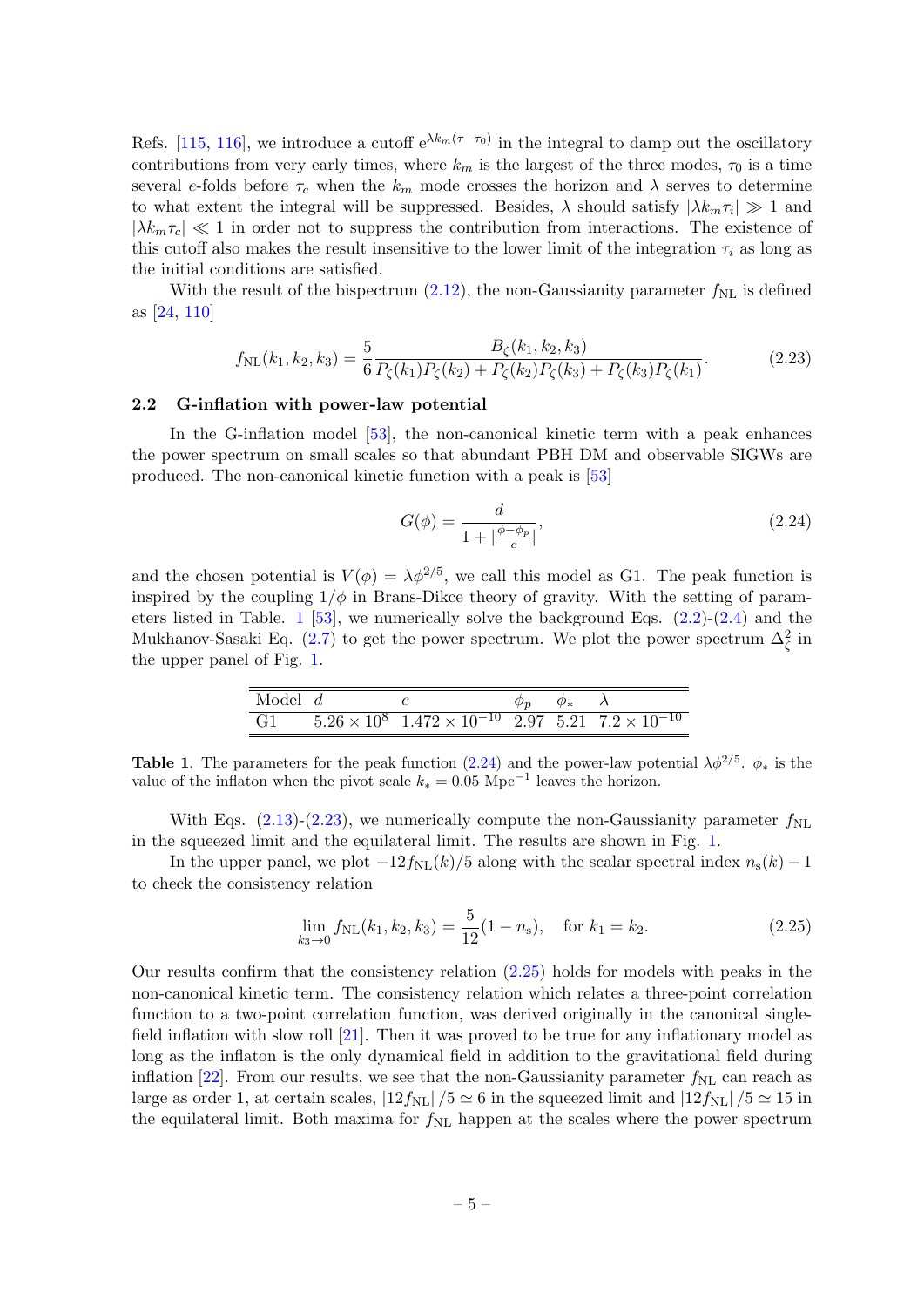<span id="page-6-0"></span>

**Figure 1**. The primordial scalar power spectrum  $\Delta_{\zeta}^2$  and the non-Gaussianity parameter  $f_{\text{NL}}$  for the G1 model [\(2.24\)](#page-5-2) with the power-law potential  $\lambda \phi^{2/5}$ . The upper panel shows the power spectrum with the blue dashed line,  $-\frac{12}{5}f_{\text{NL}}$  in the squzeed limit with the solid black line for the modes  $k_1 = k_2 = 10^6 k_3 = k$  and the scalar spectral tilt  $n_s - 1$  with the red dashed line. The insets show the oscillations in  $\Delta_{\zeta}^2$  and  $f_{\rm NL}$ . The lower panel shows  $\frac{12}{5} f_{\rm NL}$  in the equilateral limit for the modes  $k_1 = k_2 = k_3 = k.$ 

has a small dip before it reaches the peak. For the model G1 considered in this subsection, there is a sharp spike for  $f_{\rm NL}$  at the scales between  $k \sim 10^9$  Mpc<sup>-1</sup> and  $k \sim 10^{11}$  Mpc<sup>-1</sup>. The oscillation nature of  $f_{\rm NL}$  at scales around  $k \sim 10^{13}$  Mpc<sup>-1</sup> in both squeezed and equilateral limits originates from the small waggles in the power spectrum, as can be seen from the inset of Fig. [1.](#page-6-0) The oscillation in the power spectrum results in the oscillation in  $f_{\rm NL}$  in the equilateral limit was also studied in Ref. [\[112\]](#page-15-7).

If an inflationary model produces a power spectrum with a large slope, i.e., the power spectral  $|n_s - 1| \gg 1$ , then the model has a large non-Gaussianity, at least in the squeezed limit, as told by the consistency relation [\(2.25\)](#page-5-4) and shown in Fig. [1.](#page-6-0)

In terms of the nonlinear coupling constant  $f_{\rm NL}$  defined as [\[20,](#page-11-12) [117\]](#page-16-3)

$$
\zeta(\boldsymbol{x}) = \zeta^G(\boldsymbol{x}) + \frac{3}{5} f_{\text{NL}}(\zeta^G(\boldsymbol{x})^2 - \langle \zeta^G(\boldsymbol{x})^2 \rangle), \tag{2.26}
$$

where  $\zeta^G$  is the linear Gaussian part of the curvature perturbation, it was shown that the non-Gaussian contribution to SIGWs can exceed the Gaussian part if  $(3/5)^2 f_{NL}^2 \Delta_\zeta^2 \gtrsim 1$ [\[89\]](#page-14-2). Taking  $f_{\text{NL}}$  as the estimator to parameterize the magnitude of non-Gaussianity [\[25\]](#page-11-13), we expect the contribution from the non-Gaussian scalar perturbations to SIGWs is negligible because  $f_{\text{NL}}$  is small when the peak is reached as shown in Fig. [1.](#page-6-0)

The effect of non-Gaussianity of the curvature perturbation  $\zeta$  on the PBH abundance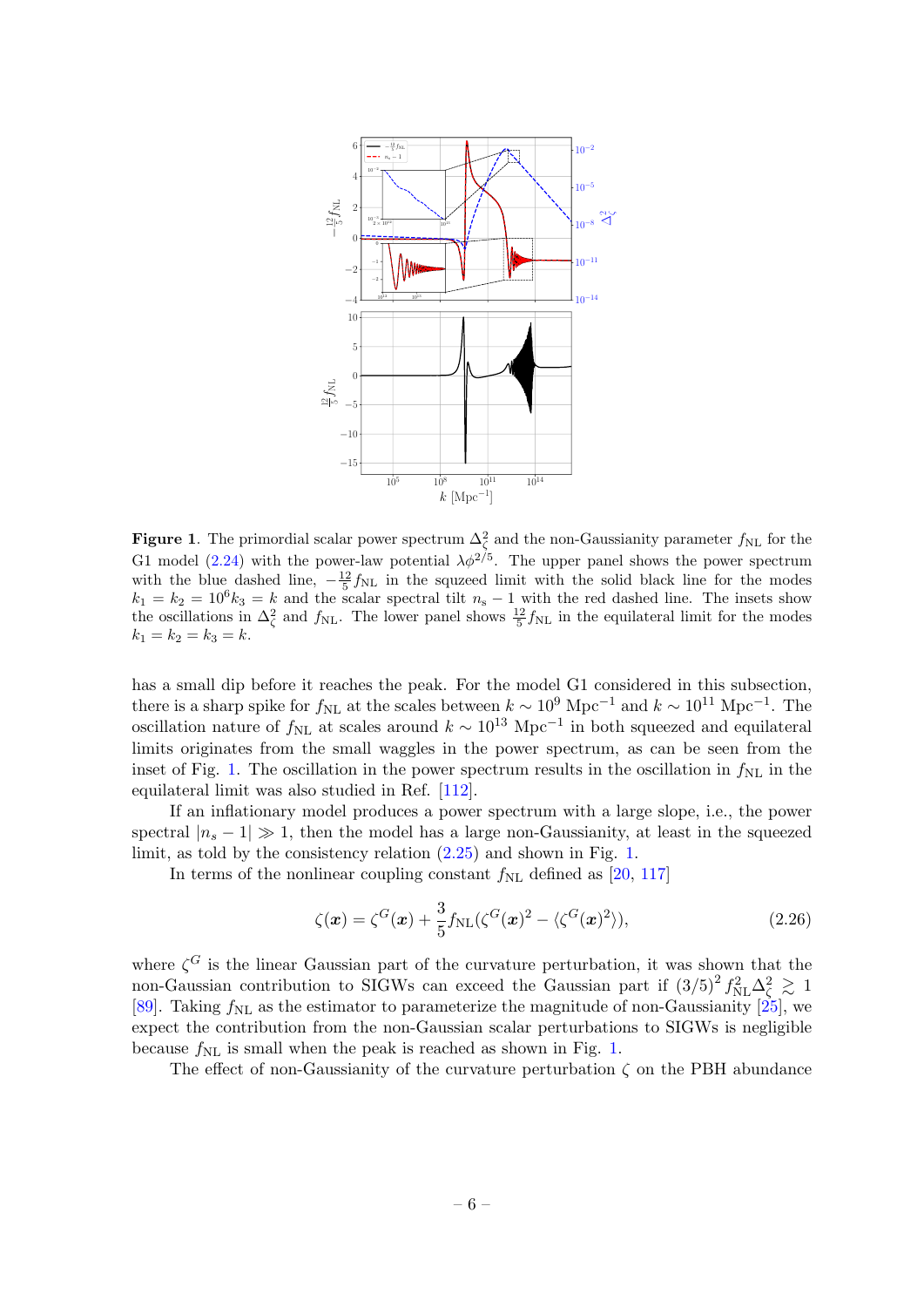is characterized by the factor  $\mathcal{J}$  [\[118](#page-16-4)[–120\]](#page-16-5)

$$
\mathcal{J} = \frac{1}{6\sigma_R^3} \int \frac{\mathrm{d}^3 k_1}{(2\pi)^3} \int \frac{\mathrm{d}^3 k_2}{(2\pi)^3} \int \frac{\mathrm{d}^3 k_3}{(2\pi)^3} \mathbf{W} \left(k_1 R\right) \mathbf{W} \left(k_2 R\right) \mathbf{W} \left(k_3 R\right) \left\langle \hat{\zeta}_{k_1} \hat{\zeta}_{k_2} \hat{\zeta}_{k_3} \right\rangle, \tag{2.27}
$$

where the variance

$$
\sigma_R^2 = \int \frac{dk}{k} \mathbf{W}(kR)^2 \Delta_\zeta^2,\tag{2.28}
$$

and  $W(kR)$  is a window function. If  $\mathcal{J} \ll 1$ , then the contribution of non-Gaussianity of the curvature perturbation to PBH abundance is negligible. Since the major contribution to J is around the peak of the power spectrum, for a good approximation we can use the value of  $\mathcal J$  at the peak scale of the power spectrum of the curvature perturbation to evaluate the effect of non-Gaussianities on PBH abundance [\[120\]](#page-16-5),

<span id="page-7-1"></span>
$$
\mathcal{J}_{\text{peak}} = \frac{3}{20\pi} f_{\text{NL}}(k_{\text{peak}}, k_{\text{peak}}, k_{\text{peak}}) \sqrt{\Delta_{\zeta}^2(k_{\text{peak}})}.
$$
 (2.29)

From Fig. [1,](#page-6-0) we see that  $f_{\text{NL}}(k_{\text{peak}}, k_{\text{peak}}) \sim \mathcal{O}(1)$  and  $\Delta_{\zeta}^2(k_{\text{peak}}) \sim \mathcal{O}(0.01)$ . Plugging these numbers into Eq. [\(2.29\)](#page-7-1), we obtain  $\mathcal{J}_{peak} \ll 1$ , so we expect that the effect of non-Gaussianity on PBHs abundance is negligible.

# <span id="page-7-0"></span>2.3 G-inflation with Higgs field

For the G-inflation model G1 with the peak function [\(2.24\)](#page-5-2) to be consistent with observational constraints, the potential is restricted to be  $V(\phi) = \lambda \phi^{2/5}$ . To lift the restriction on both the peak function and the inflationary potential, the non-canonical kinetic term in the model is generalized to [\[54,](#page-13-4) [55\]](#page-13-3)

$$
G(\phi) = G_p(\phi) + f(\phi),\tag{2.30}
$$

where the peak function  $G_p$  is generalized to

<span id="page-7-2"></span>
$$
G_p(\phi) = \frac{d}{1 + |(\phi - \phi_p)/c|^q},\tag{2.31}
$$

the function  $f(\phi)$  is used to dress the non-canonical scalar field. It was shown that the enhanced power spectrum can have both sharp and broad peaks with the peak function [\(2.31\)](#page-7-2). In this mechanism, Higgs inflation, T-model and natural inflation are shown to satisfy the observational constraints at large scales and the amplitudes of the power spectra are enhanced by seven orders of magnitude at small scales [\[54–](#page-13-4)[56\]](#page-13-2).

For the Higgs field with the potential  $V(\phi) = \lambda \phi^4/4$ , the function  $f(\phi)$  is chosen to be [\[54,](#page-13-4) [55\]](#page-13-3)

$$
f(\phi) = f_0 \phi^{22},\tag{2.32}
$$

with  $f_0$  a coupling constant. Following Ref. [\[55\]](#page-13-3), we use H11 to represent the model with  $q = 1$ , and H12 to represent the model with  $q = 5/4$ . With the parameter settings as shown in Table. [2](#page-8-0) [\[54,](#page-13-4) [55\]](#page-13-3), we numerically compute the power spectrum  $\Delta_{\zeta}^2$  and the non-Gaussianity parameters. We plot the results for the model H11 and the model H12 in Figs. [2](#page-8-1) and [3,](#page-9-1) respectively.

From the upper panels of Figs. [2](#page-8-1) and [3,](#page-9-1) we see that the peak of the power spectrum produced by H12 is broader than that produced by H11, this is because the peak function  $G_p(\phi)$  of the model H12 is flatter than H11.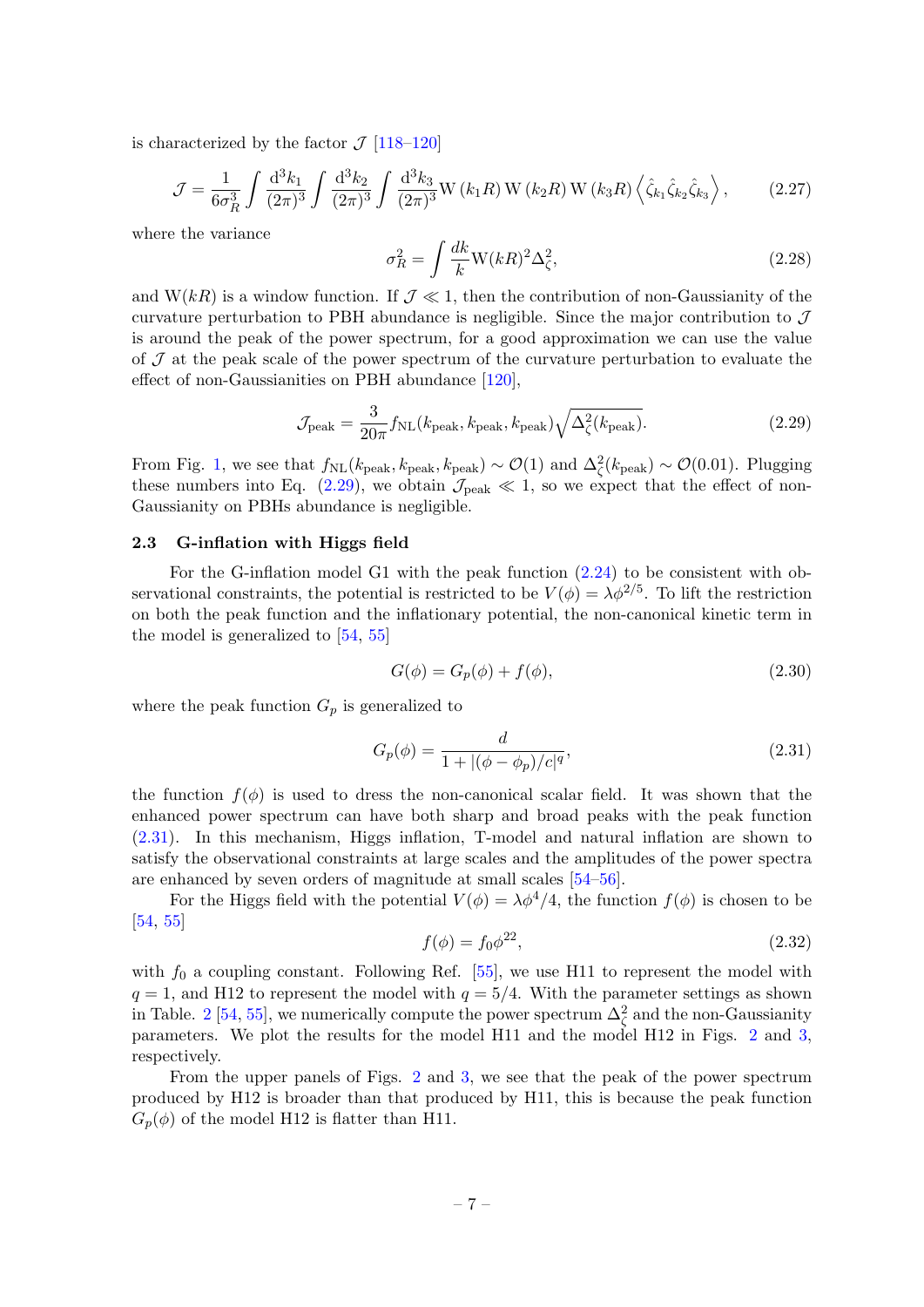| Model $q$ d |  | $\phi_p$ $\phi_*$ $f_0$ $\lambda$ |  |                                                                                                                  |
|-------------|--|-----------------------------------|--|------------------------------------------------------------------------------------------------------------------|
|             |  |                                   |  | H11 1 $1.05 \times 10^{10}$ $2.04 \times 10^{-10}$ 1.334 1.40 1 $1.240 \times 10^{-9}$                           |
|             |  |                                   |  | $\text{H}12$ $\text{5}/4$ $1.60 \times 10^{11}$ $2.06 \times 10^{-10}$ $1.300$ $1.40$ $1$ $1.244 \times 10^{-9}$ |

Table 2. The parameters for the peak function [\(2.31\)](#page-7-2) and the Higgs potential.

<span id="page-8-1"></span><span id="page-8-0"></span>

**Figure 2**. The primordial scalar power spectrum  $\Delta_{\zeta}^2$  and the non-Gaussianity parameter  $f_{\text{NL}}$  for the Higgs model H11. The upper panel shows the power spectrum with the blue dashed line,  $-\frac{12}{5}f_{\rm NL}$  in the squeezed limit with the solid black line for the modes  $k_1 = k_2 = 10^6 k_3 = k$  and the scalar spectral tilt  $n_s - 1$  with the red dashed line. The insets show the oscillations in  $\Delta_{\zeta}^2$  and  $f_{\rm NL}$ . The lower panel shows  $\frac{12}{5} f_{\text{NL}}$  in the equilateral limit for the modes  $k_1 = k_2 = k_3 = k$ .

In the upper panels of Figs. [2](#page-8-1) and [3,](#page-9-1) we also plot the non-Gaussianity parameter  $-12f_{\rm NL}/5$  in the squeezed limit along with the scalar spectral index  $n_s(k) - 1$  to check the consistency relation [\(2.25\)](#page-5-4). As shown in Figs. [2](#page-8-1) and [3,](#page-9-1) the consistency relation still holds for models with either broad or sharp peaks in the non-canonical kinetic term, even when the slow roll conditions violate.

From Fig. [2,](#page-8-1) we see that in the model H11 with a sharp peak in the power spectrum, the non-Gaussianity parameter  $f_{\text{NL}}$  in the squeezed limit can be as large as  $|12f_{\text{NL}}/5| \simeq 2$ and  $|12f_{\text{NL}}/5| \simeq 15$  in the equilateral limit at certain scales.  $f_{\text{NL}}$  is almost a constant when the power spectrum climbs up to the peak. Due to the waggles in the power spectrum as shown in the insets of Fig. [2,](#page-8-1)  $f_{\rm NL}$  becomes large and it also shows the oscillation behaviour.

From Fig. [3,](#page-9-1) we see that  $f_{\rm NL}$  has a pretty large value in the model H12 with a broad peak in the power spectrum at scales around  $k \sim 10^9 \text{ Mpc}^{-1}$  due to the plunge by several orders of magnitude in the power spectrum, and the amplitude is about  $10^{-14}$  at the relevant scales. However,  $f_{\rm NL}$  is small at scales where the power spectrum reaches the peak. Again the waggles in the power spectrum as shown in the insets of Fig. [3](#page-9-1) result in the oscillations in  $f_{\rm NL}$ .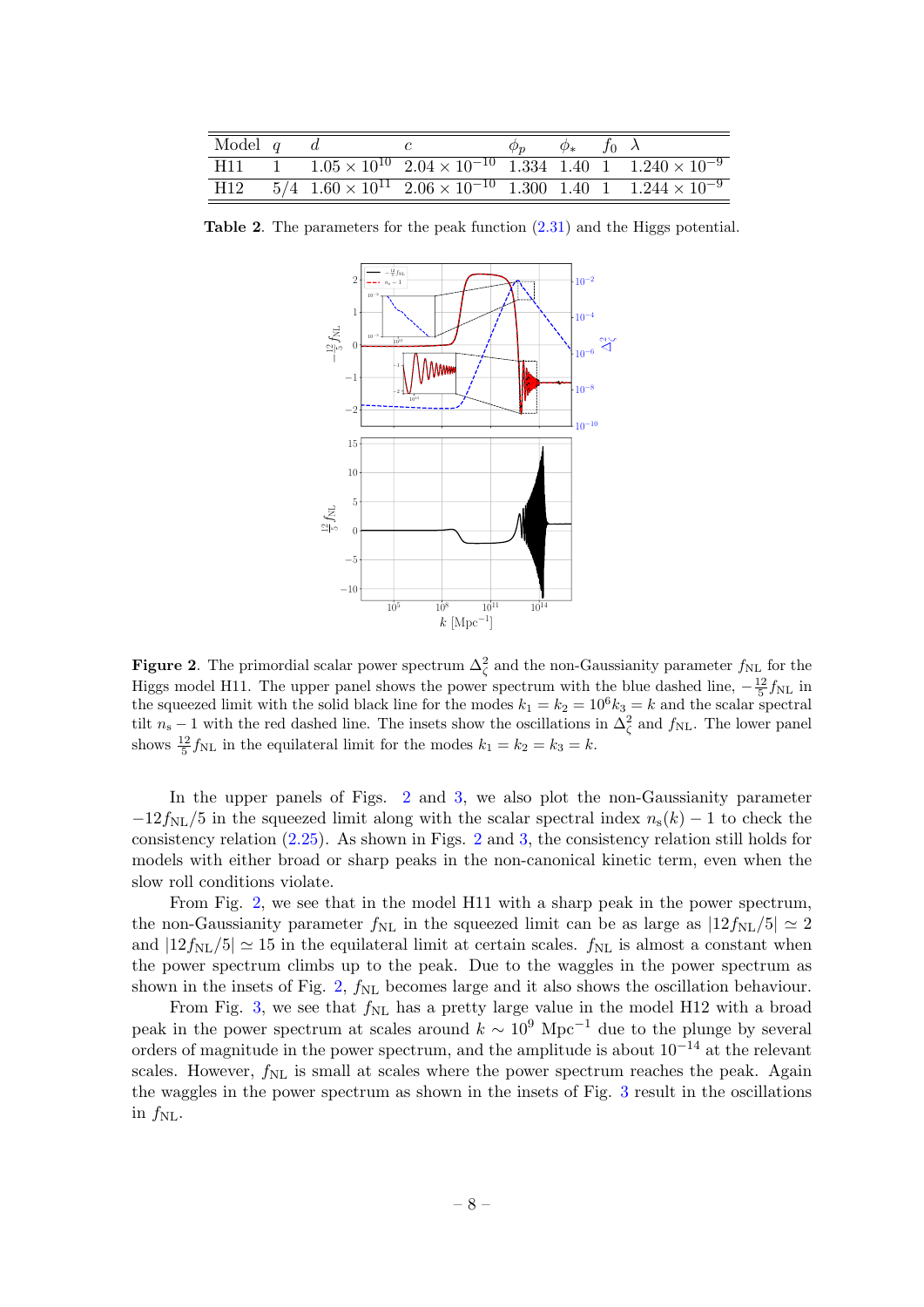<span id="page-9-1"></span>

**Figure 3**. The primordial scalar power spectrum  $\Delta_{\zeta}^2$  and the non-Gaussianity parameter  $f_{\rm NL}$  for the Higgs model H12. The upper panel shows the power spectrum with the blue dashed line,  $-\frac{12}{5}f_{\rm NL}$  in the squeezed limit with the solid black line for the modes  $k_1 = k_2 = 10^6 k_3 = k$  and the scalar spectral tilt  $n_s - 1$  with the red dashed line. The insets show the oscillations in  $\Delta_{\zeta}^2$  and  $f_{\rm NL}$ . The lower panel shows  $\frac{12}{5} f_{\text{NL}}$  in the equilateral limit for the modes  $k_1 = k_2 = k_3 = k$ .

Our numerical computations show that the three inflationary models predict different non-Gaussianities which could be taken as a tool to distinguish them. In general, there is much more information contained in the bispectrum than in the power spectrum. By virtue of non-Gaussianity, we may differentiate inflationary models when degeneracy happens.

For all these models,  $f_{\rm NL}$  is small at the scales where the power spectrum reaches the peaks, so we don't expect a large contribution from non-Gaussianity in the enhanced curvature perturbations to SIGWs and PBH abundance. Even large non-Gaussianities arise in the model H12, the contribution to SIGWs and PBH abundance is still negligible because the amplitudes of the perturbations are very small at those scales.

#### <span id="page-9-0"></span>3 Conclusion

Non-Gaussianity is useful for understanding the dynamics of inflation and distinguishing different inflation models. We studied the non-Gaussianity of scalar perturbation produced in the G-inflation model with a peak function in the non-canonical kinetic term. The results confirm that the consistency relation holds in G-inflation models. Even though the peak function enhances the scalar power spectrum by seven orders of magnitude at small scales, the non-Gaussianity is small at the peak scales. For the model G1,  $|12f_{\text{NL}}/5|$  can be as large as 6 in the squeezed limit and 15 in the equilateral limit. Because of the dip before the peak scale in the power spectrum for the model G1,  $f_{NL}$  reaches its maximum value at the dip scale. The small waggles in the power spectrum not only result in the oscillation of  $f_{\rm NL}$ , but also lead to large non-Gaussianity. For the Higgs model H11,  $|12f_{\rm NL}/5|$  is almost an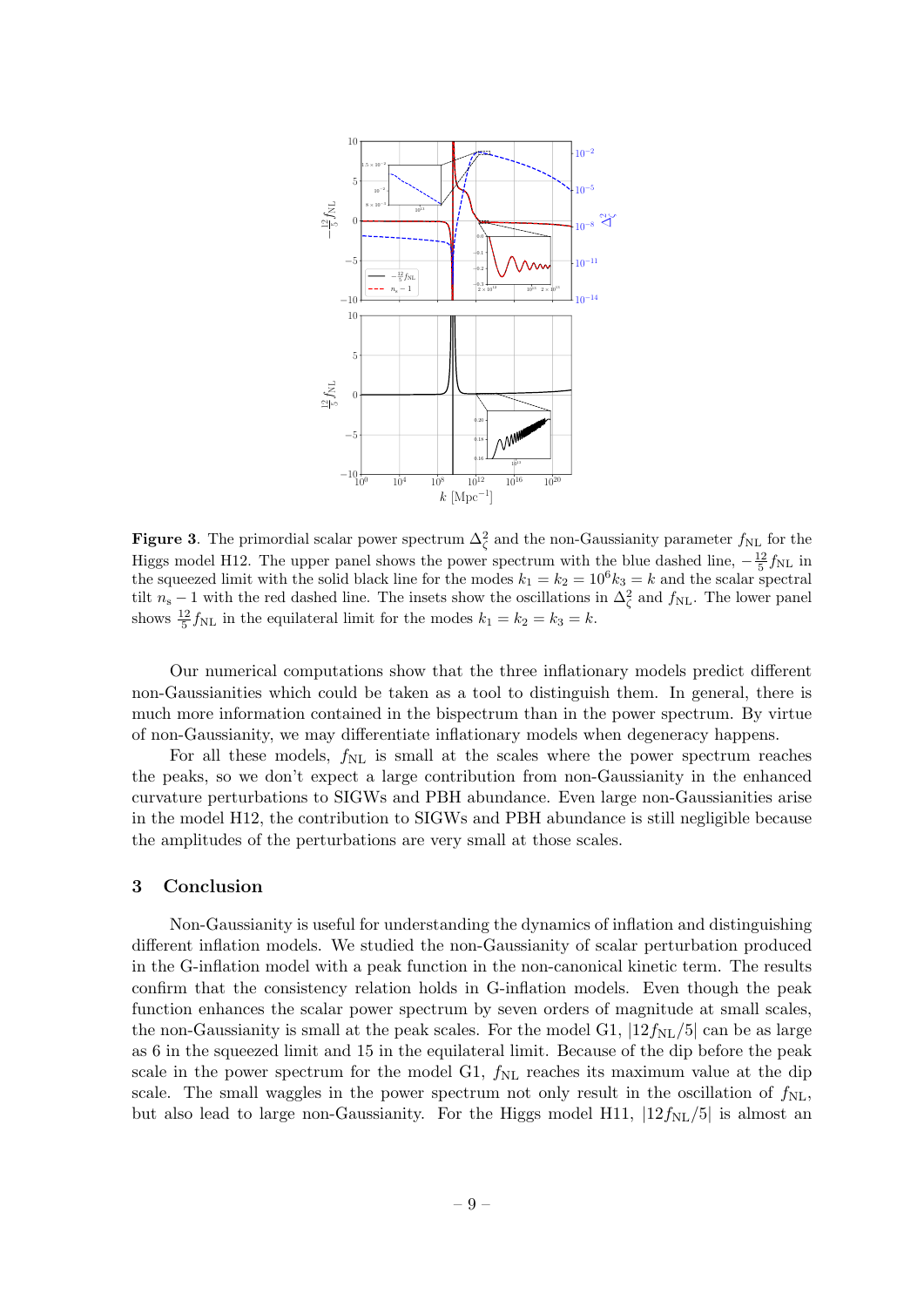order 1 constant in both squeezed and equilateral limits at scales where the power spectrum climbs up the peak. At the peak scale,  $f_{NL}$  is small. After the peak, the small wiggles in the power spectrum lead to the oscillation of  $[12f_{\text{NL}}/5]$  with the amplitude of order 2 in the squeezed limit and the amplitude of 15 in the equilateral limit. For the Higgs model H12, the power spectrum plunges by several orders of magnitude before it reaches the broad peak and the non-Gaussianity becomes very large at the plunge scales. However,  $f_{\rm NL}$  keeps to be small at the peak scales. Since  $f_{NL}$  is small at the peak scales for all three models considered, the contributions of the non-Gaussianity of curvature perturbations to SIGWs and PBH abundance are negligible.

## Acknowledgments

FZ would like to thank S. Passaglia for useful discussion. This research was supported in part by the National Key Research and Development Program of China under Grant No. 2020YFC2201504; the National Natural Science Foundation of China under Grant No. 11875136; MOE Key Laboratory of TianQin Project, Sun Yat-sen University; and the Major Program of the National Natural Science Foundation of China under Grant No. 11690021.

#### References

- <span id="page-10-0"></span>[1] A. A. Starobinsky, A New Type of Isotropic Cosmological Models Without Singularity, [Phys.](https://doi.org/10.1016/0370-2693(80)90670-X) Lett. B. **91** [\(1980\) 99.](https://doi.org/10.1016/0370-2693(80)90670-X)
- [2] A. H. Guth, The Inflationary Universe: A Possible Solution to the Horizon and Flatness Problems, [Phys. Rev. D](https://doi.org/10.1103/PhysRevD.23.347) 23 (1981) 347.
- [3] K. Sato, First Order Phase Transition of a Vacuum and Expansion of the Universe, [Mon.](https://doi.org/10.1093/mnras/195.3.467) [Not. Roy. Astron. Soc.](https://doi.org/10.1093/mnras/195.3.467) 195 (1981) 467.
- [4] A. D. Linde, A New Inflationary Universe Scenario: A Possible Solution of the Horizon, Flatness, Homogeneity, Isotropy and Primordial Monopole Problems, [Phys. Lett. B](https://doi.org/10.1016/0370-2693(82)91219-9) 108 [\(1982\) 389.](https://doi.org/10.1016/0370-2693(82)91219-9)
- [5] A. A. Starobinsky, Dynamics of Phase Transition in the New Inflationary Universe Scenario and Generation of Perturbations, [Phys. Lett. B](https://doi.org/10.1016/0370-2693(82)90541-X) 117 (1982) 175.
- [6] A. Albrecht and P. J. Steinhardt, *Cosmology for Grand Unified Theories with Radiatively* Induced Symmetry Breaking, [Phys. Rev. Lett.](https://doi.org/10.1103/PhysRevLett.48.1220) 48 (1982) 1220.
- <span id="page-10-1"></span>[7] A. D. Linde, Chaotic Inflation, [Phys. Lett. B](https://doi.org/10.1016/0370-2693(83)90837-7) 129 (1983) 177.
- <span id="page-10-2"></span>[8] COBE collaboration, *Structure in the COBE differential microwave radiometer first year* maps, [Astrophys. J. Lett.](https://doi.org/10.1086/186504) **396** (1992) L1.
- [9] WMAP collaboration, First year Wilkinson Microwave Anisotropy Probe (WMAP) observations: Determination of cosmological parameters, [Astrophys. J. Suppl.](https://doi.org/10.1086/377226) 148 (2003) 175 [[arXiv:astro-ph/0302209](https://arxiv.org/abs/astro-ph/0302209)].
- [10] WMAP collaboration, Seven-Year Wilkinson Microwave Anisotropy Probe (WMAP) Observations: Cosmological Interpretation, [Astrophys. J. Suppl.](https://doi.org/10.1088/0067-0049/192/2/18) 192 (2011) 18 [[arXiv:1001.4538](https://arxiv.org/abs/1001.4538)].
- [11] Planck collaboration, Planck 2018 results. VI. Cosmological parameters, [Astron. Astrophys.](https://doi.org/10.1051/0004-6361/201833910) 641 [\(2020\) A6](https://doi.org/10.1051/0004-6361/201833910) [[arXiv:1807.06209](https://arxiv.org/abs/1807.06209)].
- <span id="page-10-3"></span>[12] Planck collaboration, Planck 2018 results. X. Constraints on inflation, [Astron. Astrophys.](https://doi.org/10.1051/0004-6361/201833887) 641 [\(2020\) A10](https://doi.org/10.1051/0004-6361/201833887) [[arXiv:1807.06211](https://arxiv.org/abs/1807.06211)].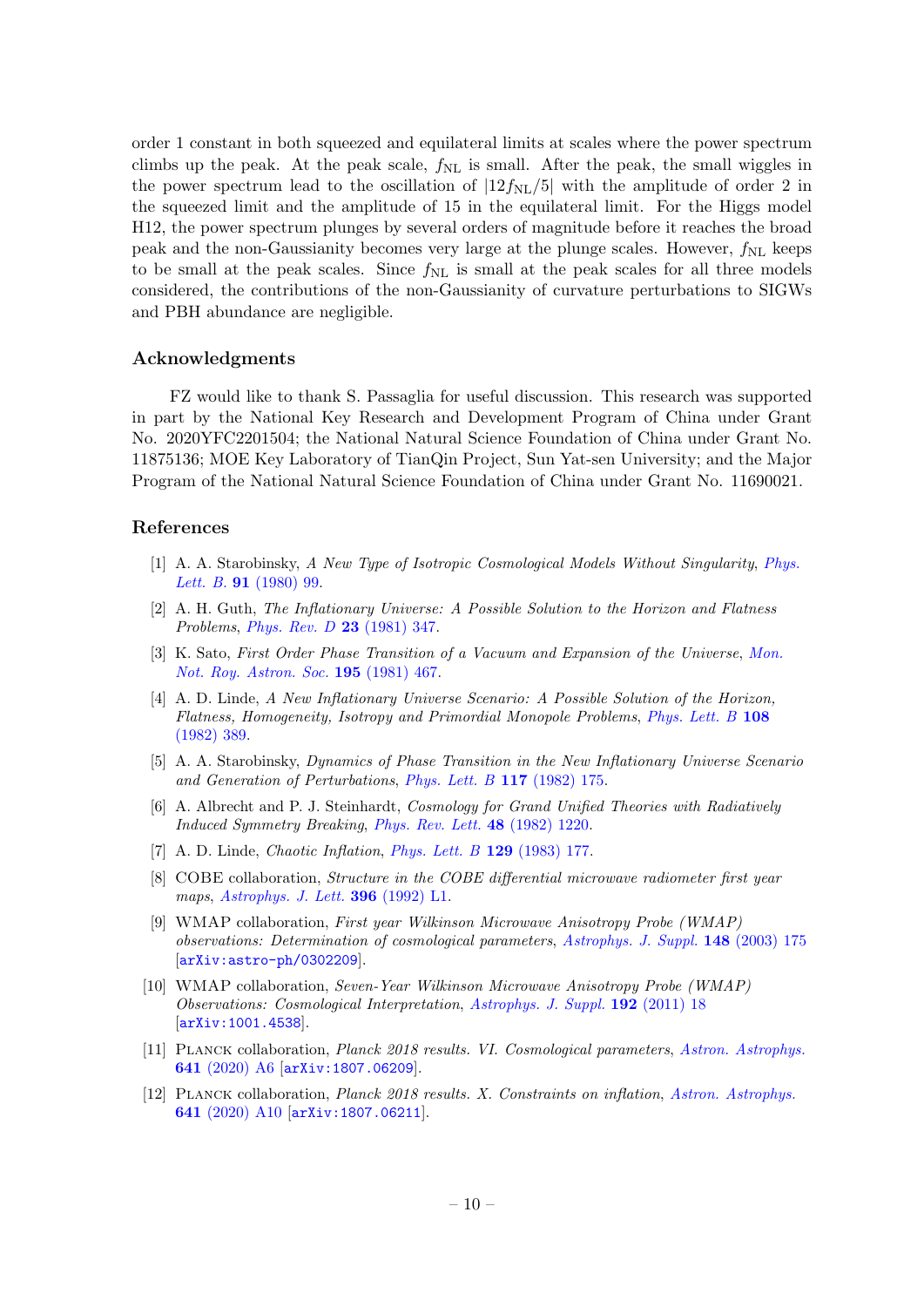- <span id="page-11-0"></span>[13] K. Sato and J. Yokoyama, Inflationary cosmology: First 30+ years, [Int. J. Mod. Phys. D](https://doi.org/10.1142/S0218271815300256) 24 [\(2015\) 1530025.](https://doi.org/10.1142/S0218271815300256)
- <span id="page-11-1"></span>[14] BICEP2, KECK ARRAY collaboration, *BICEP2 / Keck Array x: Constraints on Primordial* Gravitational Waves using Planck, WMAP, and New BICEP2/Keck Observations through the 2015 Season, [Phys. Rev. Lett.](https://doi.org/10.1103/PhysRevLett.121.221301) 121 (2018) 221301 [[arXiv:1810.05216](https://arxiv.org/abs/1810.05216)].
- <span id="page-11-2"></span>[15] X. Chen, Primordial Non-Gaussianities from Inflation Models, [Adv. Astron.](https://doi.org/10.1155/2010/638979) 2010 (2010) [638979](https://doi.org/10.1155/2010/638979) [[arXiv:1002.1416](https://arxiv.org/abs/1002.1416)].
- <span id="page-11-9"></span>[16] N. Bartolo, E. Komatsu, S. Matarrese and A. Riotto, Non-Gaussianity from inflation: Theory and observations, [Phys. Rept.](https://doi.org/10.1016/j.physrep.2004.08.022) 402 (2004) 103 [[arXiv:astro-ph/0406398](https://arxiv.org/abs/astro-ph/0406398)].
- <span id="page-11-3"></span>[17] D. Seery and J. E. Lidsey, Primordial non-Gaussianities in single field inflation, [JCAP](https://doi.org/10.1088/1475-7516/2005/06/003) 06 [\(2005\) 003](https://doi.org/10.1088/1475-7516/2005/06/003) [[arXiv:astro-ph/0503692](https://arxiv.org/abs/astro-ph/0503692)].
- <span id="page-11-4"></span>[18] D. S. Salopek and J. R. Bond, Nonlinear evolution of long wavelength metric fluctuations in inflationary models, Phys. Rev.  $D$  42 (1990) 3936.
- [19] A. Gangui, F. Lucchin, S. Matarrese and S. Mollerach, The Three point correlation function of the cosmic microwave background in inflationary models, [Astrophys. J.](https://doi.org/10.1086/174421) 430 (1994) 447 [[arXiv:astro-ph/9312033](https://arxiv.org/abs/astro-ph/9312033)].
- <span id="page-11-12"></span>[20] E. Komatsu and D. N. Spergel, Acoustic signatures in the primary microwave background bispectrum, Phys. Rev. D 63 [\(2001\) 063002](https://doi.org/10.1103/PhysRevD.63.063002)  $\ar{xiv:astro-ph/0005036}$ .
- <span id="page-11-6"></span>[21] J. M. Maldacena, Non-Gaussian features of primordial fluctuations in single field inflationary models, JHEP 05 [\(2003\) 013](https://doi.org/10.1088/1126-6708/2003/05/013) [[arXiv:astro-ph/0210603](https://arxiv.org/abs/astro-ph/0210603)].
- <span id="page-11-10"></span>[22] P. Creminelli and M. Zaldarriaga, Single field consistency relation for the 3-point function,  $JCAP$  10 [\(2004\) 006](https://doi.org/10.1088/1475-7516/2004/10/006)  $\arxiv:astro-ph/0407059$ .
- [23] P. Creminelli, A. Nicolis, L. Senatore, M. Tegmark and M. Zaldarriaga, Limits on non-gaussianities from wmap data,  $JCAP$  05 [\(2006\) 004](https://doi.org/10.1088/1475-7516/2006/05/004)  $\ar{xiv:astro-ph/0509029}$ .
- <span id="page-11-11"></span>[24] P. Creminelli, L. Senatore, M. Zaldarriaga and M. Tegmark, Limits on f.NL parameters from WMAP 3yr data, JCAP 03 [\(2007\) 005](https://doi.org/10.1088/1475-7516/2007/03/005) [[arXiv:astro-ph/0610600](https://arxiv.org/abs/astro-ph/0610600)].
- <span id="page-11-13"></span>[25] X. Chen, M.-X. Huang, S. Kachru and G. Shiu, Observational signatures and non-Gaussianities of general single field inflation, JCAP 01 [\(2007\) 002](https://doi.org/10.1088/1475-7516/2007/01/002) [[arXiv:hep-th/0605045](https://arxiv.org/abs/hep-th/0605045)].
- [26] V. Sreenath, D. K. Hazra and L. Sriramkumar, On the scalar consistency relation away from slow roll,  $JCAP$  02 [\(2015\) 029](https://doi.org/10.1088/1475-7516/2015/02/029)  $\alpha$ xiv:1410.0252.
- [27] A. De Felice and S. Tsujikawa, *Inflationary non-Gaussianities in the most general* second-order scalar-tensor theories, Phys. Rev. D 84 [\(2011\) 083504](https://doi.org/10.1103/PhysRevD.84.083504) [[arXiv:1107.3917](https://arxiv.org/abs/1107.3917)].
- [28] T. Kobayashi, M. Yamaguchi and J. Yokoyama, Primordial non-Gaussianity from G-inflation, Phys. Rev. D 83 [\(2011\) 103524](https://doi.org/10.1103/PhysRevD.83.103524) [[arXiv:1103.1740](https://arxiv.org/abs/1103.1740)].
- <span id="page-11-5"></span>[29] A. De Felice and S. Tsujikawa, Primordial non-Gaussianities in general modified gravitational models of inflation, JCAP 04 [\(2011\) 029](https://doi.org/10.1088/1475-7516/2011/04/029) [[arXiv:1103.1172](https://arxiv.org/abs/1103.1172)].
- <span id="page-11-7"></span>[30] Planck collaboration, Planck 2018 results. IX. Constraints on primordial non-Gaussianity, [Astron. Astrophys.](https://doi.org/10.1051/0004-6361/201935891) 641 (2020) A9 [[arXiv:1905.05697](https://arxiv.org/abs/1905.05697)].
- <span id="page-11-8"></span>[31] H. Di and Y. Gong, Primordial black holes and second order gravitational waves from ultra-slow-roll inflation, JCAP 07 [\(2018\) 007](https://doi.org/10.1088/1475-7516/2018/07/007) [[arXiv:1707.09578](https://arxiv.org/abs/1707.09578)].
- [32] J. Garcia-Bellido and E. Ruiz Morales, *Primordial black holes from single field models of* inflation, *[Phys. Dark Univ.](https://doi.org/10.1016/j.dark.2017.09.007)* **18** (2017) 47 [[arXiv:1702.03901](https://arxiv.org/abs/1702.03901)].
- [33] C. Germani and T. Prokopec, On primordial black holes from an inflection point, [Phys. Dark](https://doi.org/10.1016/j.dark.2017.09.001) Univ. 18 [\(2017\) 6](https://doi.org/10.1016/j.dark.2017.09.001) [[arXiv:1706.04226](https://arxiv.org/abs/1706.04226)].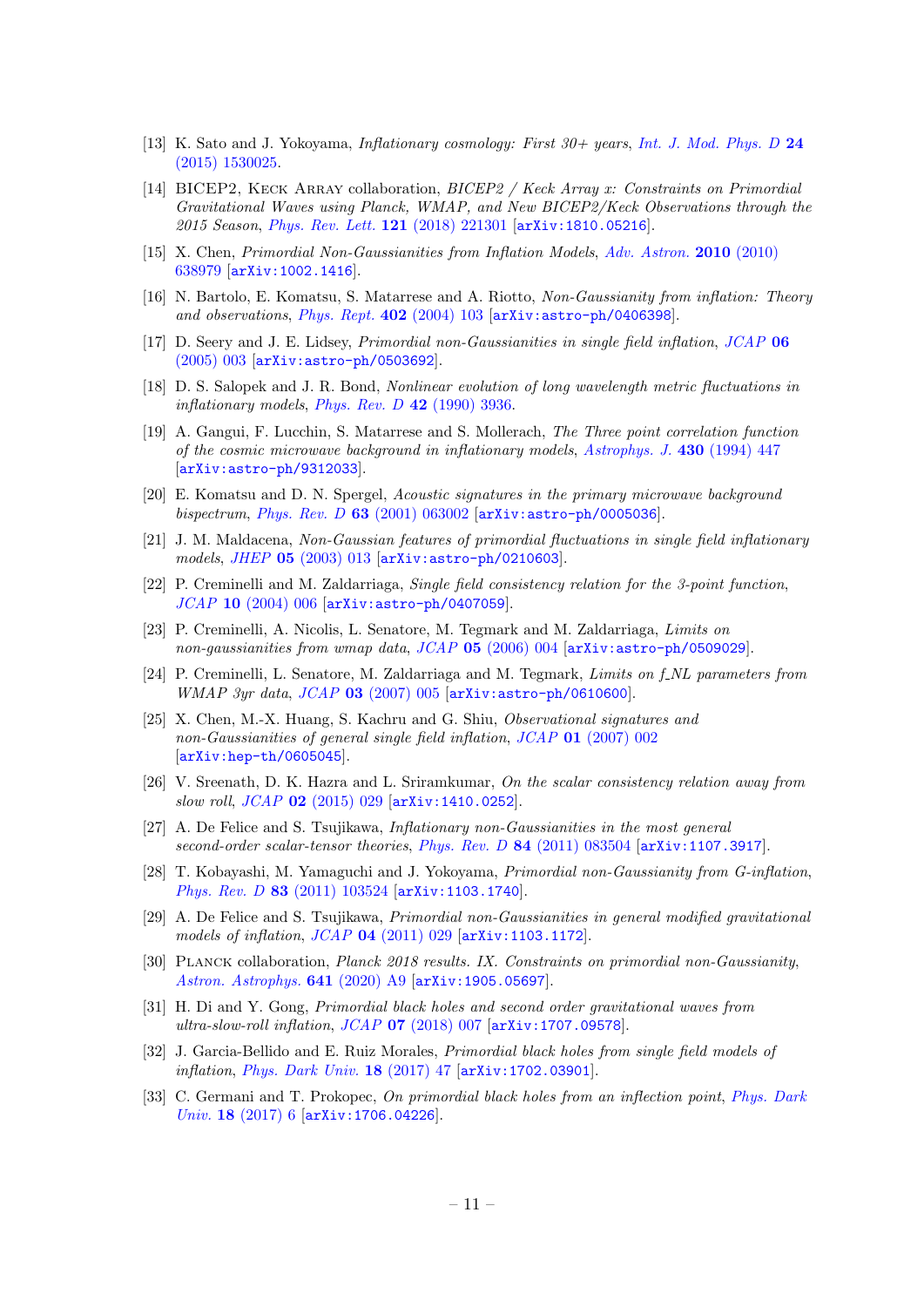- [34] H. Motohashi and W. Hu, *Primordial Black Holes and Slow-Roll Violation, [Phys. Rev. D](https://doi.org/10.1103/PhysRevD.96.063503)* 96 [\(2017\) 063503](https://doi.org/10.1103/PhysRevD.96.063503) [[arXiv:1706.06784](https://arxiv.org/abs/1706.06784)].
- [35] J. M. Ezquiaga, J. Garcia-Bellido and E. Ruiz Morales, Primordial Black Hole production in Critical Higgs Inflation, [Phys. Lett. B](https://doi.org/10.1016/j.physletb.2017.11.039) 776 (2018) 345  $\arcsin 1705.04861$ .
- [36] F. Bezrukov, M. Pauly and J. Rubio, On the robustness of the primordial power spectrum in renormalized Higgs inflation,  $JCAP$  02 [\(2018\) 040](https://doi.org/10.1088/1475-7516/2018/02/040)  $\ar{xiv:1706.05007}$ .
- [37] J. R. Espinosa, D. Racco and A. Riotto, Cosmological Signature of the Standard Model Higgs Vacuum Instability: Primordial Black Holes as Dark Matter, [Phys. Rev. Lett.](https://doi.org/10.1103/PhysRevLett.120.121301) 120 (2018) [121301](https://doi.org/10.1103/PhysRevLett.120.121301) [[arXiv:1710.11196](https://arxiv.org/abs/1710.11196)].
- [38] G. Ballesteros and M. Taoso, Primordial black hole dark matter from single field inflation, Phys. Rev. D 97 [\(2018\) 023501](https://doi.org/10.1103/PhysRevD.97.023501) [[arXiv:1709.05565](https://arxiv.org/abs/1709.05565)].
- [39] G. Ballesteros, J. Beltran Jimenez and M. Pieroni, Black hole formation from a general quadratic action for inflationary primordial fluctuations, JCAP 06 [\(2019\) 016](https://doi.org/10.1088/1475-7516/2019/06/016) [[arXiv:1811.03065](https://arxiv.org/abs/1811.03065)].
- [40] M. Sasaki, T. Suyama, T. Tanaka and S. Yokoyama, Primordial black holes—perspectives in gravitational wave astronomy, [Class. Quant. Grav.](https://doi.org/10.1088/1361-6382/aaa7b4) 35 (2018) 063001 [[arXiv:1801.05235](https://arxiv.org/abs/1801.05235)].
- [41] A. Y. Kamenshchik, A. Tronconi, T. Vardanyan and G. Venturi, Non-Canonical Inflation and Primordial Black Holes Production, [Phys. Lett. B](https://doi.org/10.1016/j.physletb.2019.02.036) 791 (2019) 201 [[arXiv:1812.02547](https://arxiv.org/abs/1812.02547)].
- [42] T.-J. Gao and Z.-K. Guo, Primordial Black Hole Production in Inflationary Models of Supergravity with a Single Chiral Superfield, Phys. Rev. D 98 [\(2018\) 063526](https://doi.org/10.1103/PhysRevD.98.063526) [[arXiv:1806.09320](https://arxiv.org/abs/1806.09320)].
- [43] I. Dalianis, A. Kehagias and G. Tringas, *Primordial black holes from*  $\alpha$ *-attractors*, *[JCAP](https://doi.org/10.1088/1475-7516/2019/01/037)* 01 [\(2019\) 037](https://doi.org/10.1088/1475-7516/2019/01/037) [[arXiv:1805.09483](https://arxiv.org/abs/1805.09483)].
- [44] I. Dalianis, S. Karydas and E. Papantonopoulos, Generalized Non-Minimal Derivative Coupling: Application to Inflation and Primordial Black Hole Production, JCAP 06 [\(2020\)](https://doi.org/10.1088/1475-7516/2020/06/040) [040](https://doi.org/10.1088/1475-7516/2020/06/040) [[arXiv:1910.00622](https://arxiv.org/abs/1910.00622)].
- [45] S. Passaglia, W. Hu and H. Motohashi, Primordial black holes and local non-Gaussianity in canonical inflation, Phys. Rev. D 99 [\(2019\) 043536](https://doi.org/10.1103/PhysRevD.99.043536) [[arXiv:1812.08243](https://arxiv.org/abs/1812.08243)].
- [46] G. Ballesteros, J. Rey and F. Rompineve, Detuning primordial black hole dark matter with early matter domination and axion monodromy, JCAP 06 [\(2020\) 014](https://doi.org/10.1088/1475-7516/2020/06/014) [[arXiv:1912.01638](https://arxiv.org/abs/1912.01638)].
- [47] S. Passaglia, W. Hu and H. Motohashi, *Primordial black holes as dark matter through Higgs* field criticality, Phys. Rev. D 101 [\(2020\) 123523](https://doi.org/10.1103/PhysRevD.101.123523) [[arXiv:1912.02682](https://arxiv.org/abs/1912.02682)].
- [48] C. Fu, P. Wu and H. Yu, Primordial Black Holes from Inflation with Nonminimal Derivative Coupling, Phys. Rev. D 100 [\(2019\) 063532](https://doi.org/10.1103/PhysRevD.100.063532) [[arXiv:1907.05042](https://arxiv.org/abs/1907.05042)].
- [49] C. Fu, P. Wu and H. Yu, Scalar induced gravitational waves in inflation with gravitationally enhanced friction, Phys. Rev. D 101 [\(2020\) 023529](https://doi.org/10.1103/PhysRevD.101.023529) [[arXiv:1912.05927](https://arxiv.org/abs/1912.05927)].
- [50] W.-T. Xu, J. Liu, T.-J. Gao and Z.-K. Guo, Gravitational waves from double-inflection-point inflation, Phys. Rev. D 101 [\(2020\) 023505](https://doi.org/10.1103/PhysRevD.101.023505) [[arXiv:1907.05213](https://arxiv.org/abs/1907.05213)].
- [51] M. Braglia, D. K. Hazra, F. Finelli, G. F. Smoot, L. Sriramkumar and A. A. Starobinsky, Generating PBHs and small-scale GWs in two-field models of inflation, JCAP 08 [\(2020\) 001](https://doi.org/10.1088/1475-7516/2020/08/001) [[arXiv:2005.02895](https://arxiv.org/abs/2005.02895)].
- [52] A. Gundhi and C. F. Steinwachs, Scalaron-Higgs inflation reloaded: Higgs-dependent scalaron mass and primordial black hole dark matter, [arXiv:2011.09485](https://arxiv.org/abs/2011.09485).
- <span id="page-12-0"></span>[53] J. Lin, Q. Gao, Y. Gong, Y. Lu, C. Zhang and F. Zhang, Primordial black holes and secondary gravitational waves from k and G inflation, Phys. Rev. D 101 [\(2020\) 103515](https://doi.org/10.1103/PhysRevD.101.103515) [[arXiv:2001.05909](https://arxiv.org/abs/2001.05909)].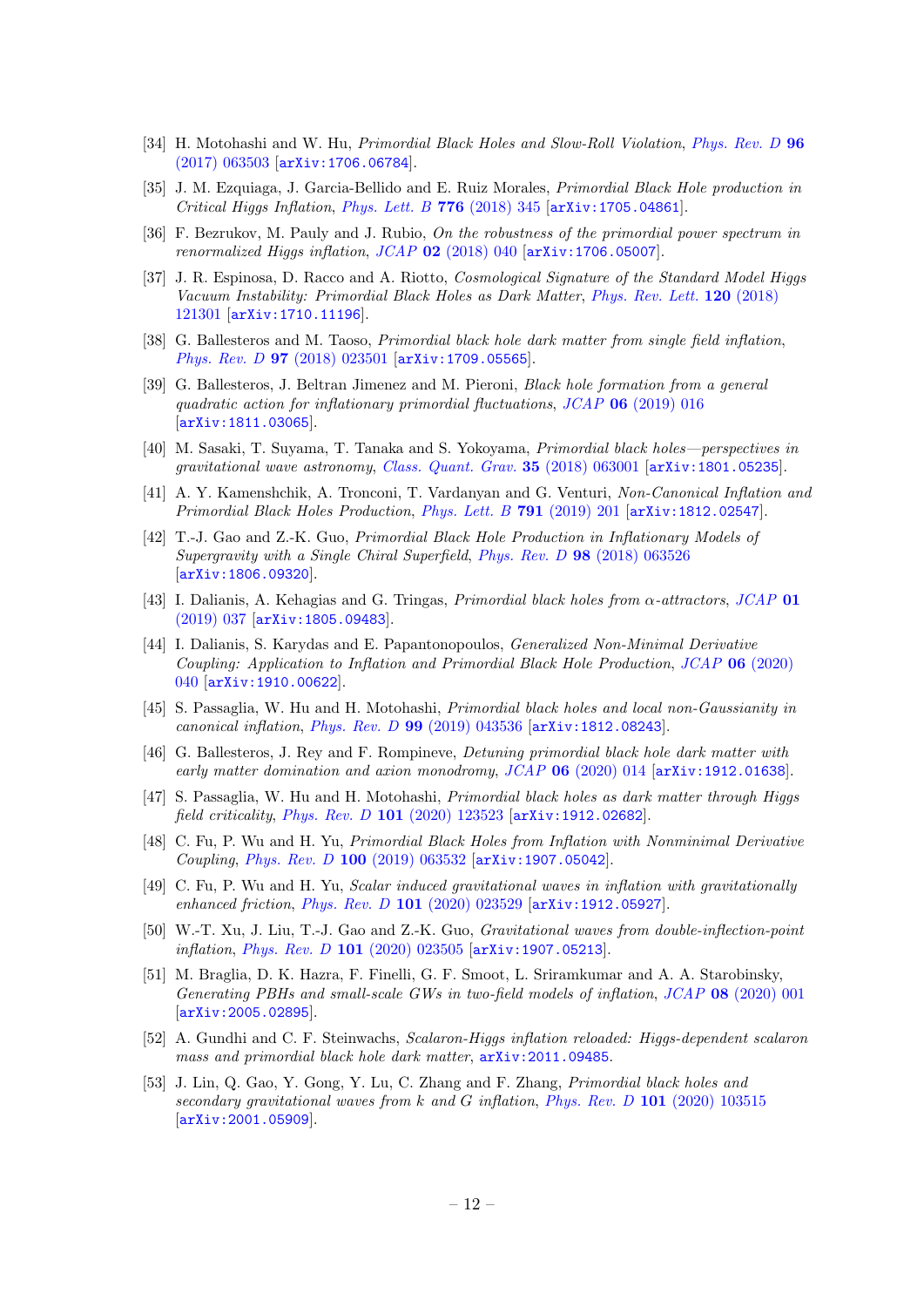- <span id="page-13-4"></span>[54] Z. Yi, Y. Gong, B. w and Z.-h. Zhu, Primordial black holes and secondary gravitational waves from the Higgs field, Phys. Rev. D  $103$  [\(2021\) 063535](https://doi.org/10.1103/PhysRevD.103.063535)  $\text{arXiv:}2007.09957$ .
- <span id="page-13-3"></span>[55] Z. Yi, Q. Gao, Y. Gong, and Z.-h. Zhu, Primordial black holes and scalar-induced secondary gravitational waves from inflationary models with a noncanonical kinetic term, [Phys. Rev. D](https://doi.org/10.1103/PhysRevD.103.063534) 103 [\(2021\) 063534](https://doi.org/10.1103/PhysRevD.103.063534) [[arXiv:2011.10606](https://arxiv.org/abs/2011.10606)].
- <span id="page-13-2"></span>[56] Q. Gao, Y. Gong and Z. Yi, Primordial black holes and secondary gravitational waves from natural inflation,  $arXiv:2012.03856$ .
- [57] J. Fumagalli, S. Renaux-Petel, J. W. Ronayne and L. T. Witkowski, Turning in the landscape: a new mechanism for generating Primordial Black Holes, [arXiv:2004.08369](https://arxiv.org/abs/2004.08369).
- [58] J. Fumagalli, S. Renaux-Petel and L. T. Witkowski, Oscillations in the stochastic gravitational wave background from sharp features and particle production during inflation, [arXiv:2012.02761](https://arxiv.org/abs/2012.02761).
- [59] A. Gundhi, S. V. Ketov and C. F. Steinwachs, Primordial black hole dark matter in dilaton-extended two-field Starobinsky inflation, [arXiv:2011.05999](https://arxiv.org/abs/2011.05999).
- [60] G. Ballesteros, J. Rey, M. Taoso and A. Urbano, Primordial black holes as dark matter and gravitational waves from single-field polynomial inflation, JCAP 07 [\(2020\) 025](https://doi.org/10.1088/1475-7516/2020/07/025) [[arXiv:2001.08220](https://arxiv.org/abs/2001.08220)].
- <span id="page-13-0"></span>[61] H. V. Ragavendra, P. Saha, L. Sriramkumar and J. Silk, PBHs and secondary GWs from ultra slow roll and punctuated inflation, [arXiv:2008.12202](https://arxiv.org/abs/2008.12202).
- <span id="page-13-1"></span>[62] B. J. Carr and S. W. Hawking, Black holes in the early Universe, [Mon. Not. Roy. Astron.](https://doi.org/10.1093/mnras/168.2.399) Soc. 168 [\(1974\) 399.](https://doi.org/10.1093/mnras/168.2.399)
- [63] S. Hawking, Gravitationally collapsed objects of very low mass, [Mon. Not. Roy. Astron. Soc.](https://doi.org/10.1093/mnras/152.1.75) 152 [\(1971\) 75.](https://doi.org/10.1093/mnras/152.1.75)
- [64] P. Ivanov, P. Naselsky and I. Novikov, Inflation and primordial black holes as dark matter, [Phys. Rev. D](https://doi.org/10.1103/PhysRevD.50.7173) 50 (1994) 7173.
- [65] P. H. Frampton, M. Kawasaki, F. Takahashi and T. T. Yanagida, Primordial Black Holes as All Dark Matter, JCAP 04 [\(2010\) 023](https://doi.org/10.1088/1475-7516/2010/04/023) [[arXiv:1001.2308](https://arxiv.org/abs/1001.2308)].
- [66] K. M. Belotsky, A. D. Dmitriev, E. A. Esipova, V. A. Gani, A. V. Grobov, M. Y. Khlopov et al., Signatures of primordial black hole dark matter, [Mod. Phys. Lett. A](https://doi.org/10.1142/S0217732314400057) 29 (2014) 1440005 [[arXiv:1410.0203](https://arxiv.org/abs/1410.0203)].
- [67] M. Y. Khlopov, S. G. Rubin and A. S. Sakharov, Primordial structure of massive black hole clusters, [Astropart. Phys.](https://doi.org/10.1016/j.astropartphys.2004.12.002) **23** (2005) 265  $arXiv:astro-ph/0401532$ .
- [68] S. Clesse and J. García-Bellido, Massive Primordial Black Holes from Hybrid Inflation as Dark Matter and the seeds of Galaxies, Phys. Rev. D  $92$  [\(2015\) 023524](https://doi.org/10.1103/PhysRevD.92.023524) [[arXiv:1501.07565](https://arxiv.org/abs/1501.07565)].
- [69] B. Carr, F. Kuhnel and M. Sandstad, Primordial Black Holes as Dark Matter, [Phys. Rev. D](https://doi.org/10.1103/PhysRevD.94.083504) 94 [\(2016\) 083504](https://doi.org/10.1103/PhysRevD.94.083504) [[arXiv:1607.06077](https://arxiv.org/abs/1607.06077)].
- [70] S. Pi, Y.-L. Zhang, Q.-G. Huang and M. Sasaki, Scalaron from  $R^2$ -gravity as a heavy field, JCAP 05 [\(2018\) 042](https://doi.org/10.1088/1475-7516/2018/05/042) [[arXiv:1712.09896](https://arxiv.org/abs/1712.09896)].
- [71] K. Inomata, M. Kawasaki, K. Mukaida, Y. Tada and T. T. Yanagida, Inflationary Primordial Black Holes as All Dark Matter, Phys. Rev. D 96 [\(2017\) 043504](https://doi.org/10.1103/PhysRevD.96.043504) [[arXiv:1701.02544](https://arxiv.org/abs/1701.02544)].
- [72] J. García-Bellido, Massive Primordial Black Holes as Dark Matter and their detection with Gravitational Waves, [J. Phys. Conf. Ser.](https://doi.org/10.1088/1742-6596/840/1/012032) 840 (2017) 012032 [[arXiv:1702.08275](https://arxiv.org/abs/1702.08275)].
- [73] E. D. Kovetz, Probing Primordial-Black-Hole Dark Matter with Gravitational Waves, [Phys.](https://doi.org/10.1103/PhysRevLett.119.131301) Rev. Lett. 119 [\(2017\) 131301](https://doi.org/10.1103/PhysRevLett.119.131301) [[arXiv:1705.09182](https://arxiv.org/abs/1705.09182)].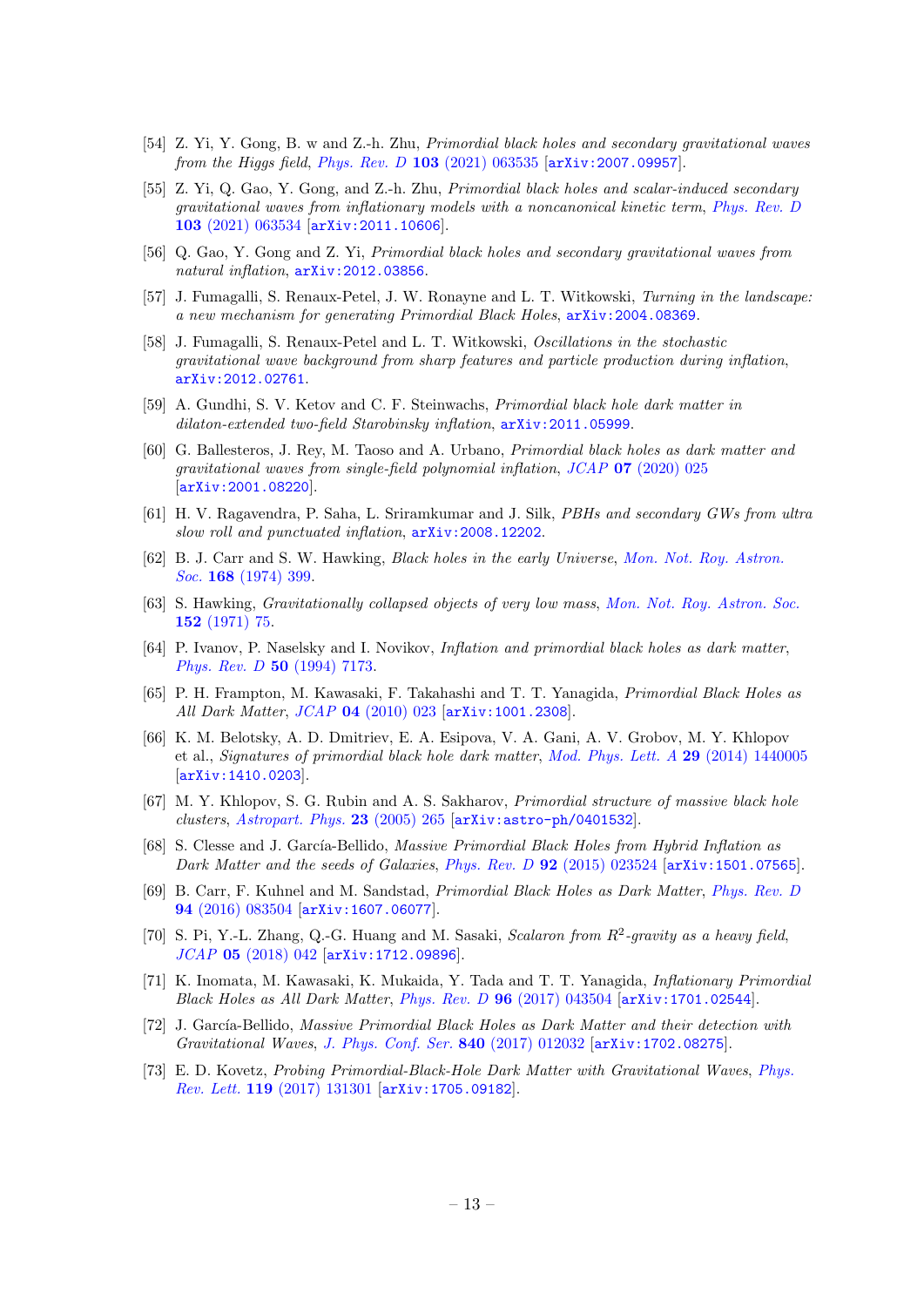- <span id="page-14-0"></span>[74] B. Carr and F. Kuhnel, Primordial Black Holes as Dark Matter: Recent Developments, [Ann.](https://doi.org/10.1146/annurev-nucl-050520-125911) [Rev. Nucl. Part. Sci.](https://doi.org/10.1146/annurev-nucl-050520-125911) 70 (2020) 355 [[arXiv:2006.02838](https://arxiv.org/abs/2006.02838)].
- <span id="page-14-1"></span>[75] S. Matarrese, S. Mollerach and M. Bruni, Second order perturbations of the Einstein-de Sitter universe, *Phys. Rev. D* 58 [\(1998\) 043504](https://doi.org/10.1103/PhysRevD.58.043504)  $\ar{xiv:astro-ph/9707278}$ .
- [76] S. Mollerach, D. Harari and S. Matarrese, CMB polarization from secondary vector and tensor modes, Phys. Rev. D 69 [\(2004\) 063002](https://doi.org/10.1103/PhysRevD.69.063002) [[arXiv:astro-ph/0310711](https://arxiv.org/abs/astro-ph/0310711)].
- [77] K. N. Ananda, C. Clarkson and D. Wands, The Cosmological gravitational wave background from primordial density perturbations, Phys. Rev. D 75 [\(2007\) 123518](https://doi.org/10.1103/PhysRevD.75.123518) [[arXiv:gr-qc/0612013](https://arxiv.org/abs/gr-qc/0612013)].
- [78] D. Baumann, P. J. Steinhardt, K. Takahashi and K. Ichiki, Gravitational Wave Spectrum Induced by Primordial Scalar Perturbations, Phys. Rev. D 76 [\(2007\) 084019](https://doi.org/10.1103/PhysRevD.76.084019) [[arXiv:hep-th/0703290](https://arxiv.org/abs/hep-th/0703290)].
- [79] J. Garcia-Bellido, M. Peloso and C. Unal, Gravitational Wave signatures of inflationary models from Primordial Black Hole Dark Matter, JCAP 09 [\(2017\) 013](https://doi.org/10.1088/1475-7516/2017/09/013) [[arXiv:1707.02441](https://arxiv.org/abs/1707.02441)].
- [80] R. Saito and J. Yokoyama, Gravitational wave background as a probe of the primordial black hole abundance, *[Phys. Rev. Lett.](https://doi.org/10.1103/PhysRevLett.102.161101)* **102** (2009) 161101 [[arXiv:0812.4339](https://arxiv.org/abs/0812.4339)].
- [81] R. Saito and J. Yokoyama, Gravitational-Wave Constraints on the Abundance of Primordial Black Holes, [Prog. Theor. Phys.](https://doi.org/10.1143/PTP.126.351) 123 (2010) 867 [[arXiv:0912.5317](https://arxiv.org/abs/0912.5317)].
- [82] E. Bugaev and P. Klimai, Induced gravitational wave background and primordial black holes, Phys. Rev. D 81 [\(2010\) 023517](https://doi.org/10.1103/PhysRevD.81.023517) [[arXiv:0908.0664](https://arxiv.org/abs/0908.0664)].
- [83] E. Bugaev and P. Klimai, Constraints on the induced gravitational wave background from primordial black holes, Phys. Rev. D 83 [\(2011\) 083521](https://doi.org/10.1103/PhysRevD.83.083521) [[arXiv:1012.4697](https://arxiv.org/abs/1012.4697)].
- [84] L. Alabidi, K. Kohri, M. Sasaki and Y. Sendouda, Observable Spectra of Induced Gravitational Waves from Inflation, JCAP 09 [\(2012\) 017](https://doi.org/10.1088/1475-7516/2012/09/017) [[arXiv:1203.4663](https://arxiv.org/abs/1203.4663)].
- [85] N. Orlofsky, A. Pierce and J. D. Wells, Inflationary theory and pulsar timing investigations of primordial black holes and gravitational waves, Phys. Rev. D 95 [\(2017\) 063518](https://doi.org/10.1103/PhysRevD.95.063518) [[arXiv:1612.05279](https://arxiv.org/abs/1612.05279)].
- [86] T. Nakama, J. Silk and M. Kamionkowski, Stochastic gravitational waves associated with the formation of primordial black holes, Phys. Rev. D 95 [\(2017\) 043511](https://doi.org/10.1103/PhysRevD.95.043511) [[arXiv:1612.06264](https://arxiv.org/abs/1612.06264)].
- [87] K. Inomata, M. Kawasaki, K. Mukaida, Y. Tada and T. T. Yanagida, Inflationary primordial black holes for the LIGO gravitational wave events and pulsar timing array experiments, [Phys.](https://doi.org/10.1103/PhysRevD.95.123510) Rev. D 95 [\(2017\) 123510](https://doi.org/10.1103/PhysRevD.95.123510) [[arXiv:1611.06130](https://arxiv.org/abs/1611.06130)].
- [88] S.-L. Cheng, W. Lee and K.-W. Ng, Primordial black holes and associated gravitational waves in axion monodromy inflation,  $JCAP$  07 [\(2018\) 001](https://doi.org/10.1088/1475-7516/2018/07/001)  $[\text{arXiv:1801.09050}]$  $[\text{arXiv:1801.09050}]$  $[\text{arXiv:1801.09050}]$ .
- <span id="page-14-2"></span>[89] R.-G. Cai, S. Pi and M. Sasaki, Gravitational Waves Induced by non-Gaussian Scalar Perturbations, [Phys. Rev. Lett.](https://doi.org/10.1103/PhysRevLett.122.201101) 122 (2019) 201101 [[arXiv:1810.11000](https://arxiv.org/abs/1810.11000)].
- [90] N. Bartolo, V. De Luca, G. Franciolini, M. Peloso, D. Racco and A. Riotto, Testing primordial black holes as dark matter with LISA, Phys. Rev.  $D$  99 [\(2019\) 103521](https://doi.org/10.1103/PhysRevD.99.103521) [[arXiv:1810.12224](https://arxiv.org/abs/1810.12224)].
- [91] N. Bartolo, V. De Luca, G. Franciolini, A. Lewis, M. Peloso and A. Riotto, Primordial Black Hole Dark Matter: LISA Serendipity, [Phys. Rev. Lett.](https://doi.org/10.1103/PhysRevLett.122.211301) 122 (2019) 211301 [[arXiv:1810.12218](https://arxiv.org/abs/1810.12218)].
- [92] K. Kohri and T. Terada, Semianalytic calculation of gravitational wave spectrum nonlinearly induced from primordial curvature perturbations, Phys. Rev. D 97 [\(2018\) 123532](https://doi.org/10.1103/PhysRevD.97.123532) [[arXiv:1804.08577](https://arxiv.org/abs/1804.08577)].
- [93] J. R. Espinosa, D. Racco and A. Riotto, A Cosmological Signature of the SM Higgs Instability: Gravitational Waves, JCAP 09 [\(2018\) 012](https://doi.org/10.1088/1475-7516/2018/09/012) [[arXiv:1804.07732](https://arxiv.org/abs/1804.07732)].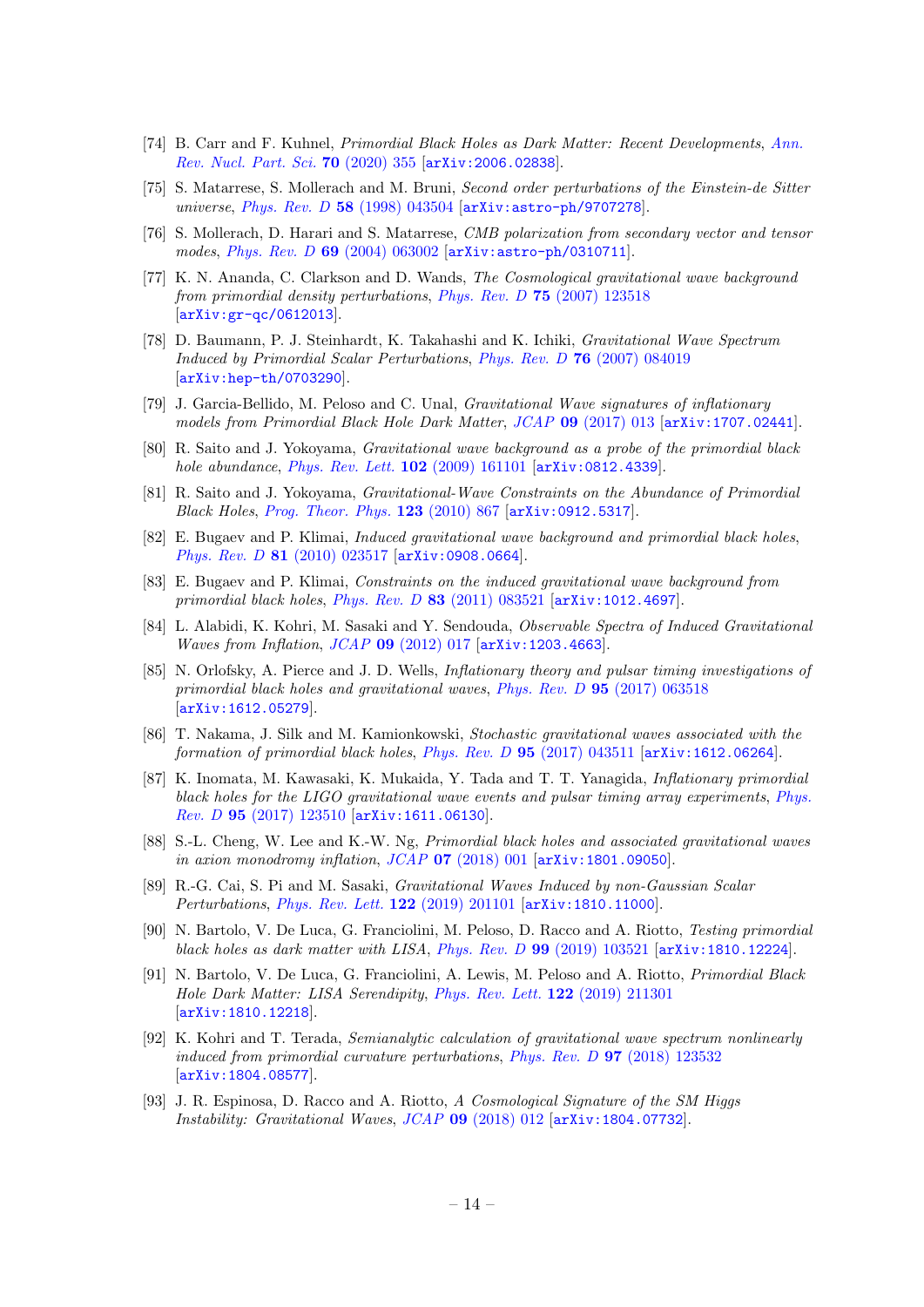- [94] S. Kuroyanagi, T. Chiba and T. Takahashi, Probing the Universe through the Stochastic Gravitational Wave Background, JCAP 11 [\(2018\) 038](https://doi.org/10.1088/1475-7516/2018/11/038) [[arXiv:1807.00786](https://arxiv.org/abs/1807.00786)].
- [95] R.-G. Cai, S. Pi, S.-J. Wang and X.-Y. Yang, Resonant multiple peaks in the induced qravitational waves,  $JCAP$  05 [\(2019\) 013](https://doi.org/10.1088/1475-7516/2019/05/013)  $\ar{xiv:1901.10152}$ .
- [96] R.-G. Cai, S. Pi, S.-J. Wang and X.-Y. Yang, Pulsar Timing Array Constraints on the Induced Gravitational Waves, JCAP 10 [\(2019\) 059](https://doi.org/10.1088/1475-7516/2019/10/059) [[arXiv:1907.06372](https://arxiv.org/abs/1907.06372)].
- [97] R.-G. Cai, Z.-K. Guo, J. Liu, L. Liu and X.-Y. Yang, Primordial black holes and gravitational waves from parametric amplification of curvature perturbations, JCAP 06 [\(2020\) 013](https://doi.org/10.1088/1475-7516/2020/06/013) [[arXiv:1912.10437](https://arxiv.org/abs/1912.10437)].
- [98] R.-G. Cai, Y.-C. Ding, X.-Y. Yang and Y.-F. Zhou, Constraints on a mixed model of dark matter particles and primordial black holes from the galactic 511 keV line,  $JCAP$  03 [\(2021\)](https://doi.org/10.1088/1475-7516/2021/03/057) [057](https://doi.org/10.1088/1475-7516/2021/03/057) [[arXiv:2007.11804](https://arxiv.org/abs/2007.11804)].
- [99] G. Domènech, Induced gravitational waves in a general cosmological background, [Int. J. Mod.](https://doi.org/10.1142/S0218271820500285) Phys. D 29 [\(2020\) 2050028](https://doi.org/10.1142/S0218271820500285) [[arXiv:1912.05583](https://arxiv.org/abs/1912.05583)].
- [100] M. Drees and Y. Xu, Overshooting, Critical Higgs Inflation and Second Order Gravitational Wave Signatures, [Eur. Phys. J. C](https://doi.org/10.1140/epjc/s10052-021-08976-2) 81(2021)182 [[arXiv:1905.13581](https://arxiv.org/abs/1905.13581)].
- [101] K. Inomata, K. Kohri, T. Nakama and T. Terada, Enhancement of Gravitational Waves Induced by Scalar Perturbations due to a Sudden Transition from an Early Matter Era to the Radiation Era, Phys. Rev. D 100 [\(2019\) 043532](https://doi.org/10.1103/PhysRevD.100.043532) [[arXiv:1904.12879](https://arxiv.org/abs/1904.12879)].
- [102] K. Inomata, K. Kohri, T. Nakama and T. Terada, Gravitational Waves Induced by Scalar Perturbations during a Gradual Transition from an Early Matter Era to the Radiation Era, JCAP 10 [\(2019\) 071](https://doi.org/10.1088/1475-7516/2019/10/071) [[arXiv:1904.12878](https://arxiv.org/abs/1904.12878)].
- [103] V. De Luca, V. Desjacques, G. Franciolini and A. Riotto, Gravitational Waves from Peaks, JCAP 09 [\(2019\) 059](https://doi.org/10.1088/1475-7516/2019/09/059) [[arXiv:1905.13459](https://arxiv.org/abs/1905.13459)].
- [104] G. Domènech, S. Pi and M. Sasaki, *Induced gravitational waves as a probe of thermal history* of the universe, JCAP 08 [\(2020\) 017](https://doi.org/10.1088/1475-7516/2020/08/017) [[arXiv:2005.12314](https://arxiv.org/abs/2005.12314)].
- <span id="page-15-0"></span>[105] M. Braglia, X. Chen and D. K. Hazra, Probing Primordial Features with the Stochastic Gravitational Wave Background,  $JCAP$  03 [\(2021\) 005](https://doi.org/10.1088/1475-7516/2021/03/005)  $\vert$ [arXiv:2012.05821](https://arxiv.org/abs/2012.05821).
- <span id="page-15-1"></span>[106] T. Kobayashi, M. Yamaguchi and J. Yokoyama, G-inflation: Inflation driven by the Galileon field, [Phys. Rev. Lett.](https://doi.org/10.1103/PhysRevLett.105.231302) 105 (2010) 231302 [[arXiv:1008.0603](https://arxiv.org/abs/1008.0603)].
- <span id="page-15-2"></span>[107] T. Kobayashi, M. Yamaguchi and J. Yokoyama, Generalized G-inflation: Inflation with the most general second-order field equations, [Prog. Theor. Phys.](https://doi.org/10.1143/PTP.126.511) 126 (2011) 511 [[arXiv:1105.5723](https://arxiv.org/abs/1105.5723)].
- <span id="page-15-3"></span>[108] V. F. Mukhanov, Gravitational Instability of the Universe Filled with a Scalar Field, [JETP](http://www.jetpletters.ac.ru/ps/1467/article_22380.shtml) Lett. 41 [\(1985\) 493.](http://www.jetpletters.ac.ru/ps/1467/article_22380.shtml)
- <span id="page-15-4"></span>[109] M. Sasaki, Large Scale Quantum Fluctuations in the Inflationary Universe, [Prog. Theor.](https://doi.org/10.1143/PTP.76.1036) Phys. 76 [\(1986\) 1036.](https://doi.org/10.1143/PTP.76.1036)
- <span id="page-15-5"></span>[110] C. T. Byrnes, M. Gerstenlauer, S. Nurmi, G. Tasinato and D. Wands, Scale-dependent non-Gaussianity probes inflationary physics, JCAP 10 [\(2010\) 004](https://doi.org/10.1088/1475-7516/2010/10/004) [[arXiv:1007.4277](https://arxiv.org/abs/1007.4277)].
- <span id="page-15-6"></span>[111] Planck collaboration, Planck 2015 results. XVII. Constraints on primordial non-Gaussianity, [Astron. Astrophys.](https://doi.org/10.1051/0004-6361/201525836) **594** (2016) A17 [[arXiv:1502.01592](https://arxiv.org/abs/1502.01592)].
- <span id="page-15-7"></span>[112] D. K. Hazra, L. Sriramkumar and J. Martin, *BINGO: A code for the efficient computation of* the scalar bi-spectrum,  $JCAP$  05 [\(2013\) 026](https://doi.org/10.1088/1475-7516/2013/05/026)  $[ary:1201.0926]$ .
- [113] H. V. Ragavendra, D. Chowdhury and L. Sriramkumar, Suppression of scalar power on large scales and associated bispectra,  $arXiv:2003.01099$ .